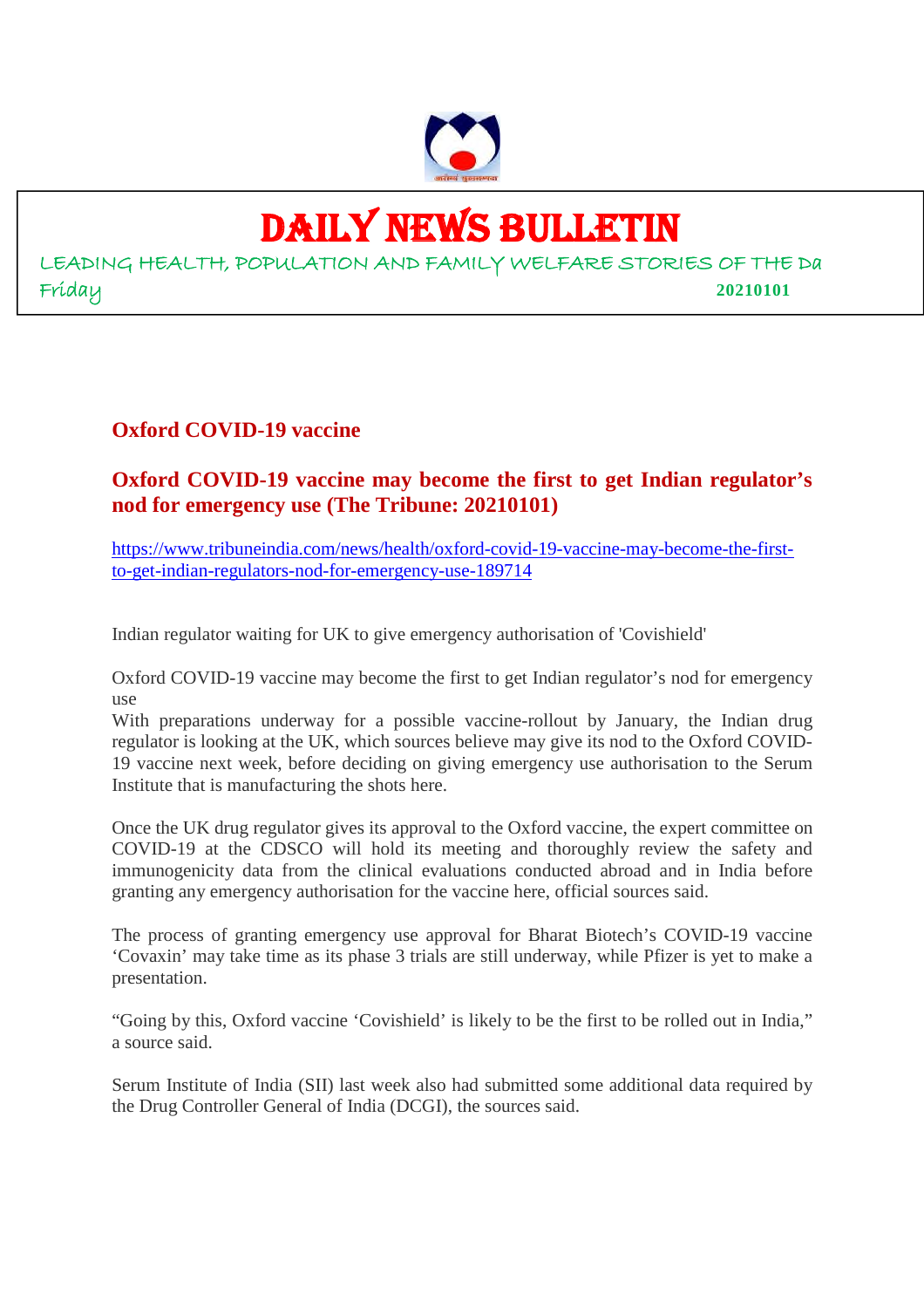Amid fears about the mutated variant of SARS-CoV-2 detected in the UK, government officials recently said that it will have no impact on the potential of emerging vaccines that are being developed in India and other countries.

Bharat Biotech, Serum Institute of India (SII) and Pfizer had applied to the Drugs Controller General of India (DCGI) seeking emergency use authorisation for their COVID-19 vaccines early this month.

The subject expert committee (SEC) on COVID-19 of the Central Drugs Standard Control Organisation (CDSCO) on December 9 had sought additional safety and efficacy data for COVID-19 vaccines of SII and Bharat Biotech after deliberating upon their applications.

The application by the Indian arm of US pharmaceutical firm Pfizer was not taken up for deliberation as the company had sought more time for making a presentation before the committee.

The Pfizer vaccine has already been approved by several countries including the UK, the US, and Bahrain.

While considering SII's application, the SEC had recommended that the firm should submit an updated safety data of phase 2 and 3 clinical trials in the country, immunogenicity data from the clinical trial in the UK and India, along with the outcome of the assessment of the UK Medicines and Healthcare products Regulatory Agency (MHRA) for grant of EUA.

As for Hyderabad-based Bharat Biotech, "after detailed deliberation, the committee recommended that the firm should present the safety and efficacy data from the ongoing phase 3 clinical trial in the country for further consideration", the SEC had said.

The Pune-based SII, the world's largest vaccine manufacturer, has made a collaboration with the University of Oxford and AstraZeneca to manufacture the vaccine.

The SII has already manufactured 40 million doses of the vaccine, under the at-risk manufacturing and stockpiling licence from the DCGI, officials recently had said. --- PTI

#### **AstraZeneca's vaccine compare with Pfizer-BioNTech**

#### **Explainer - How does AstraZeneca's vaccine compare with Pfizer-BioNTech? (The Tribune: 20210101)**

https://www.tribuneindia.com/news/health/explainer-how-does-astrazenecas-vaccinecompare-with-pfizer-biontech-191939

The AstraZeneca shot is a 'viral vector vaccine' while the Pfizer/BioNTech and Moderna vaccines use a new technology which packs messenger RNA (mRNA) inside tiny fat droplets to instruct cells to make the spike protein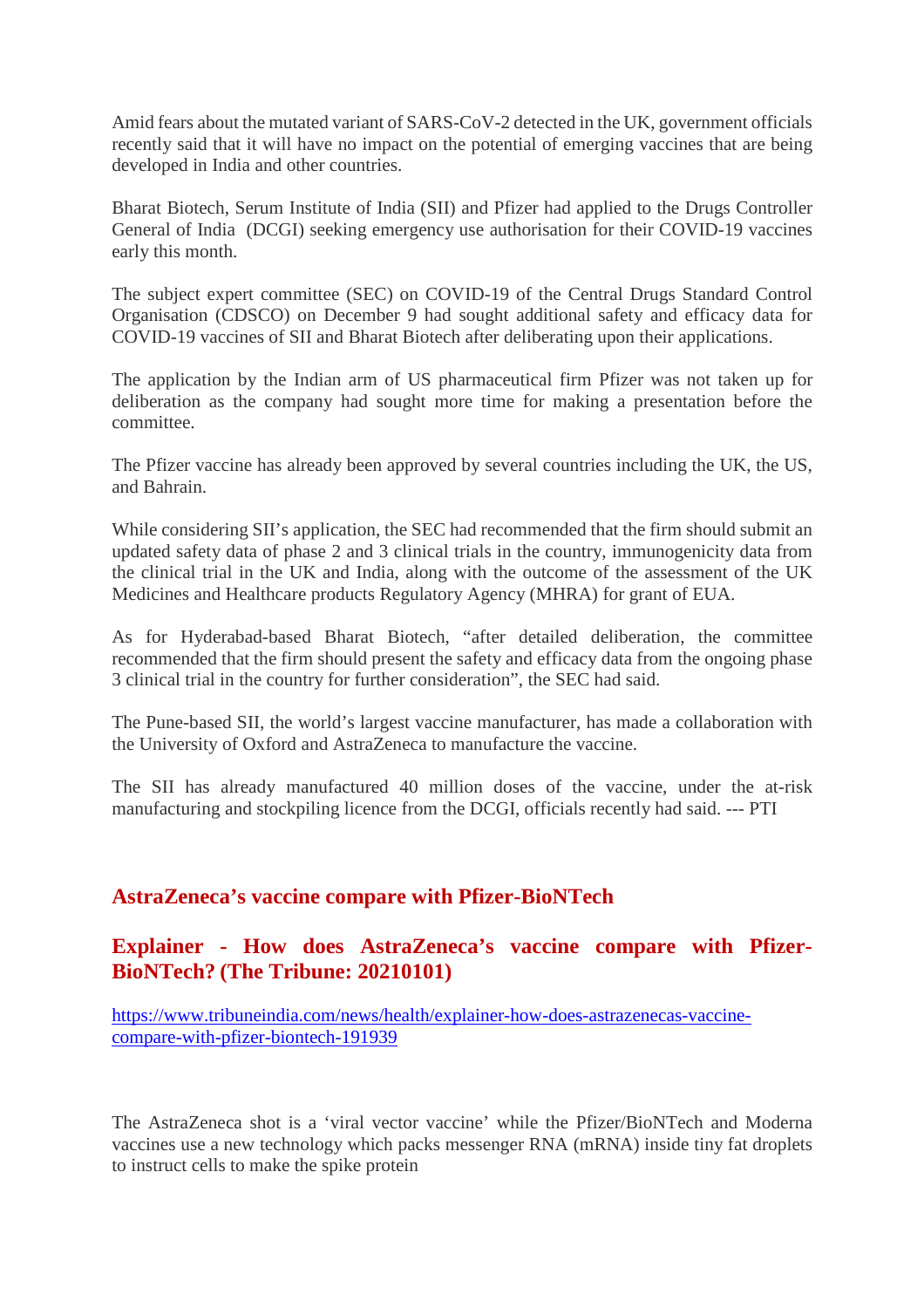Explainer - How does AstraZeneca's vaccine compare with Pfizer-BioNTech? Photo for representation. Reuters file photos

Britain on Wednesday became the first country to approve AstraZeneca and Oxford University's home-grown UK COVID-19 vaccine, adding an easy-to-manage shot to the arsenal of a nation desperate for pandemic relief.

Even so, scientists — and regulators in Europe, following the Brexit divorce — are sceptical, given the confusion over trial results earlier that left experts questioning the robustness of the data.

HOW DOES THE ASTRAZENECA SHOT'S EFFICACY STACK UP TO OTHERS'?

The AstraZeneca/Oxford vaccine's efficacy in preventing symptomatic infections was 70.4 per cent, according to interim data, after 30 of 5,807 people who got the two-dose vaccine developed COVID-19, compared with 101 of 5,829 people who got a placebo.

That compares with the 95 per cent efficacy of the two-shot vaccine from Pfizer/BioNTech, the other vaccine approved in Britain.

While efficacy with any dose after one dose was pegged at 52.7 per cent, the UK's Medicines and Healthcare products Regulatory Agency (MHRA) regulator also said an "exploratory analysis" of trial participants, who got one full dose, showed the efficacy of 73 per cent from 22 days after the first shot.

Also read: (Click here for the latest developments on Covid-19 epidemic)

The UK regulator recommends a booster shot four to 12 weeks after the first dose because up to 80 per cent efficacy was reached with a three-month interval between shots, an official involved in the MHRA approval said.

"The first dose efficacy gives an indication of protection for a short period between the two doses, the second dose strengthens the immune response and is expected to provide a more durable immune response," the University of Oxford, AstraZeneca's partner, said.

Confusion over efficacy emerged after interim late-stage trial results announced in late November when AstraZeneca acknowledged that people in its clinical trial accidentally got different doses.

Those who received a half dose of the vaccine, followed by a full dose, were shown to have 90 per cent protection, the company said initially, while two full doses offered only 62 per cent protection.

Now, however, the MHRA said the half-dose regimen's results were not borne out in analysis.

"It's all much more confusing because mistakes have been made, genuinely," one European Medicines Agency (EMA) official told Reuters, adding: "Mistakes that resulted in clinical data that was much more complex to interpret than Moderna's and Pfizer's. And on top of that, the efficacy is lower."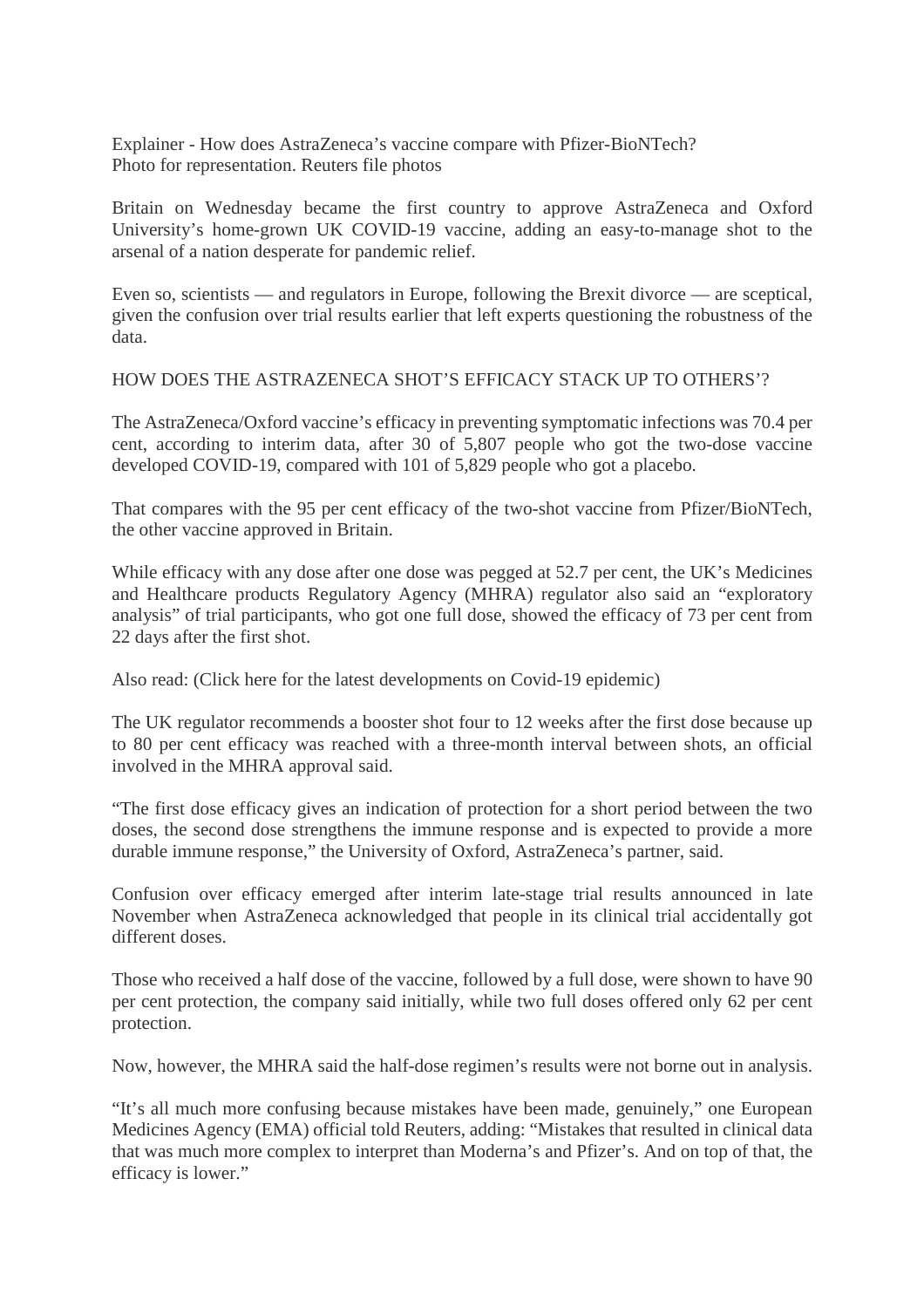The AstraZeneca shot is a "viral vector vaccine", where a specially engineered virus that normally causes chimpanzees to get the common cold delivers genetic instructions to human cells to make the spike protein jutting out from the new coronavirus's surface.

The Pfizer/BioNTech and Moderna vaccines use a new technology which packs messenger RNA (mRNA) inside tiny fat droplets to instruct cells to make the spike protein.

AstraZeneca pledged the vaccine would cost just a few dollars per dose and be sold without making a profit, whereas Pfizer's vaccine costs \$18.40-\$19.50 per dose.

A separate mRNA vaccine from Moderna, approved in the United States, costs up to \$37.

#### **COVID-19 vaccination drive**

#### **Dry run for COVID-19 vaccination drive successfully conducted in 4 states: Health Ministry Specific teams were formed for various tasks by the district administrations**

### **(The Tribune: 20210101)**

https://www.tribuneindia.com/news/health/dry-run-for-covid-19-vaccination-drivesuccessfully-conducted-in-4-states-health-ministry-191056

Dry run for COVID-19 vaccination drive successfully conducted in 4 states: Health Ministry A healthcare worker wearing personal protective equipment (PPE) collects a swab sample from a Border Security Force (BSF) soldier during a rapid antigen testing campaign for the coronavirus disease (COVID-19), in Gandhinagar. — Reuters

A two-day dry run to assess the readiness of the mechanism laid out for the COVID-19 immunisation drive, which is expected to begin soon, was successfully conducted in Andhra Pradesh, Gujarat, Punjab and Assam, the Union Health Ministry said on Tuesday.

The end-to-end exercise was undertaken in Krishna district of Andhra Pradesh, Rajkot and Gandhinagar of Gujarat, Ludhiana and Shaheed Bhagat Singh Nagar of Punjab, and Sonitpur and Nalbari districts of Assam on Monday and Tuesday.

Specific teams were formed for various tasks by the district administrations and activities like uploading of dummy beneficiary data, session site creation, vaccine allocation, communicating vaccination details to beneficiaries and vaccinators, and beneficiary mobilization were carried out, the health ministry said.

Field feedback on the first day of dry run was reviewed on December 29 through video conferencing with state and district programme officers by the joint secretary (Public Health).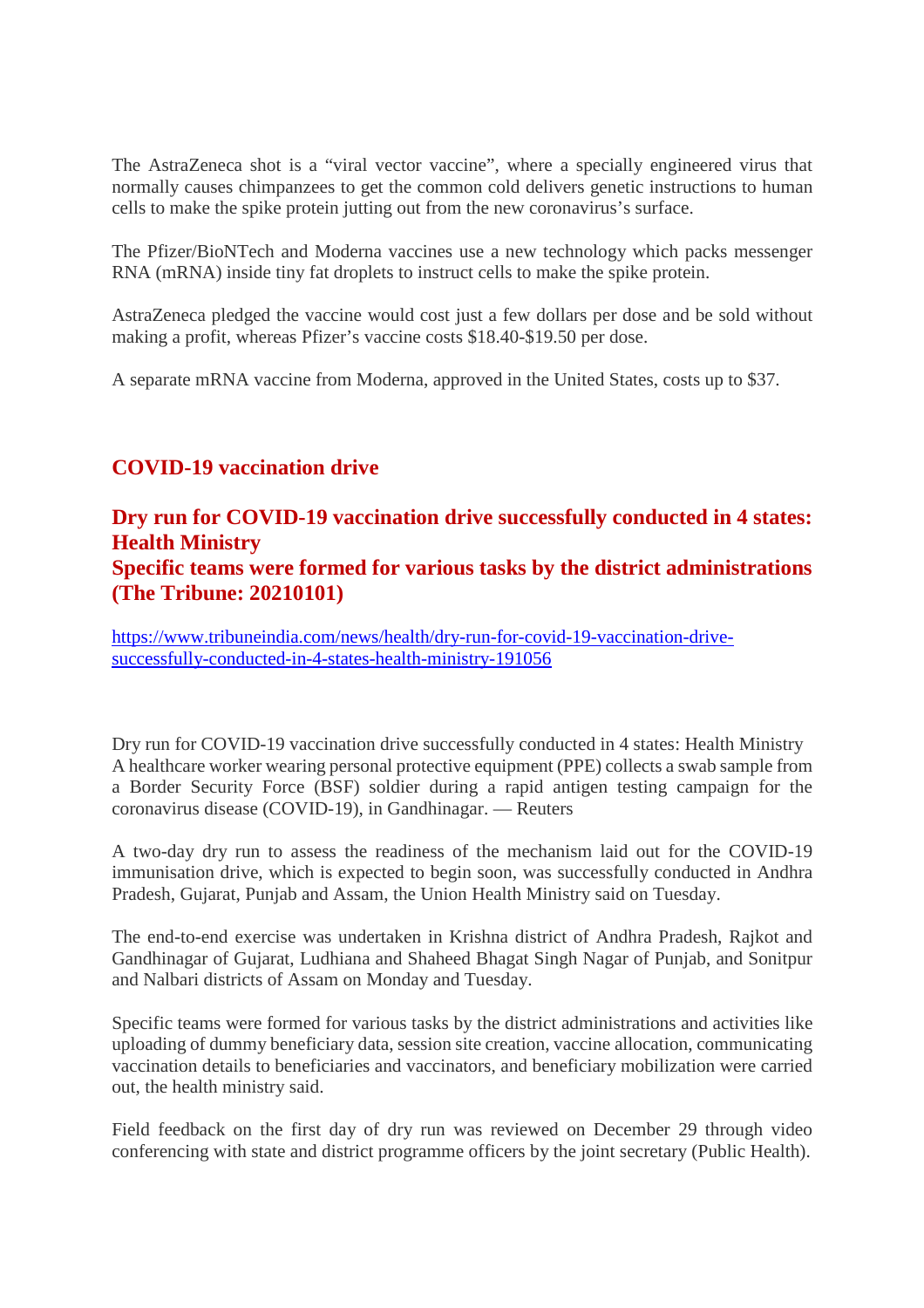"All the states expressed satisfaction in terms of operational approach and use of IT platform to ensure transparency and effective monitoring of vaccination processes expected to cover a large number of people across the country.

"Additional suggestions on IT platform were also noted for further enhancement of Co-WIN platform. Detailed insights and feedback obtained will help enrich the operational guidelines and IT platform, and will strengthen the COVID-19 vaccination roll out plan," the ministry said.

Backed with the experience of rolling out the Universal Immunization Programme (UIP) and conducting nationwide multiple wide-range injectable vaccination campaigns such as measlesrubella and adult Japanese Encephalitis campaign, required steps were being undertaken to vaccinate priority population groups such as healthcare and frontline workers, and people above 50 years for COVID-19, it stated.

The exercise tested the COVID-19 vaccination process, including planning and preparations according to operational guidelines; creation of facilities and users on Co-WIN application, session site creation and mapping of sites, uploading healthcare workers data, receipt of vaccines and their allocation by districts, session planning, deployment of vaccination team, logistics mobilisation at session sites, mock drill of conducting the drive, and reporting and review meetings at block, district and state levels.

The objective of the dry run was also to undertake and confirm field implementation of the Co-WIN and guide the way forward prior to its implementation. — PTI

#### **Covid-safe revelry**

#### **Night curbs in metros to ensure Covid-safe revelry (Hindustan Times: 20210101)**

**https://epaper.hindustantimes.com/Home/ArticleView**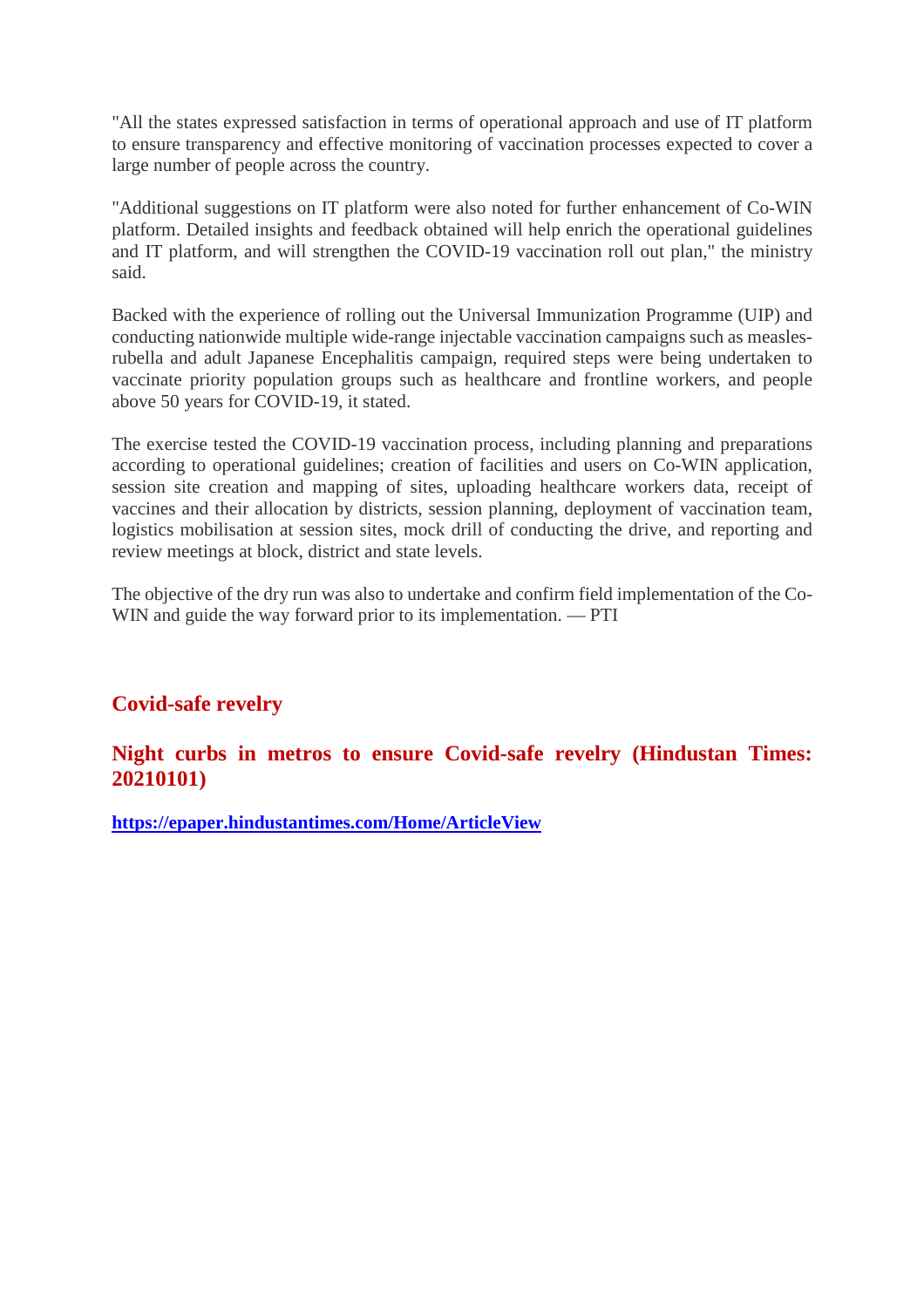

Authorities in Delhi have announced night-time restrictions to prevent gatherings in public places on December 31 and January 1, joining metro cities such as Mumbai and Bengaluru that introduced varying degrees of curbs to curtail New Year's celebrations in the backdrop of the coronavirus disease (Covid-19) pandemic.

According to an order issued late on Wednesday, over five people are not allowed to assemble at public places in the Capital from 11pm on Thursday to 6am on Friday, and then again from 11pm on Friday to 6am on Saturday.

This order — it cited the infectious mutant UK strain that has been detected in Delhi — does not apply to "licensed premises" such as hotels, clubs and pubs, which already follow social distancing measures and Covid-19 guidelines drafted by government authorities.

"On such premises, Covid-19 guidelines like limit of persons, mandatory wearing of masks and ensuring other Covid-19 appropriate behaviour will apply," Delhi chief secretary Vijay Dev said on Thursday.

There was no restriction on gatherings in residential premises. The order made it clear that there was no restriction on interstate and intrastate movement of people and goods.

The order issued by Dev, who is also the chairman of the executive committee of the Delhi Disaster Management Authority (DDMA), effectively bans large gatherings at places such as the India Gate, a popular destination in the city on New Year's eve and New Year's day.

DDMA is in charge of implementation and enforcement of Covid-19-related regulations and management strategies in the city. Lieutenant governor Anil Baijal is its chairperson.

The order said a "detailed assessment of the situation in Delhi has been made", and "considering the threat posed by the mutant UK strain of Covid-19 virus and after observing local incidents of Covid-19 pandemics in Delhi", authorities feared that "gatherings, congregations and public celebrations in New Year pose a considerable threat of spread of the virus".

All district magistrates and deputy commissioners of police in Delhi were told to ensure strict compliance of the restrictions. Violations can attract an imprisonment of up to six months, said a government official who did not want to be identified.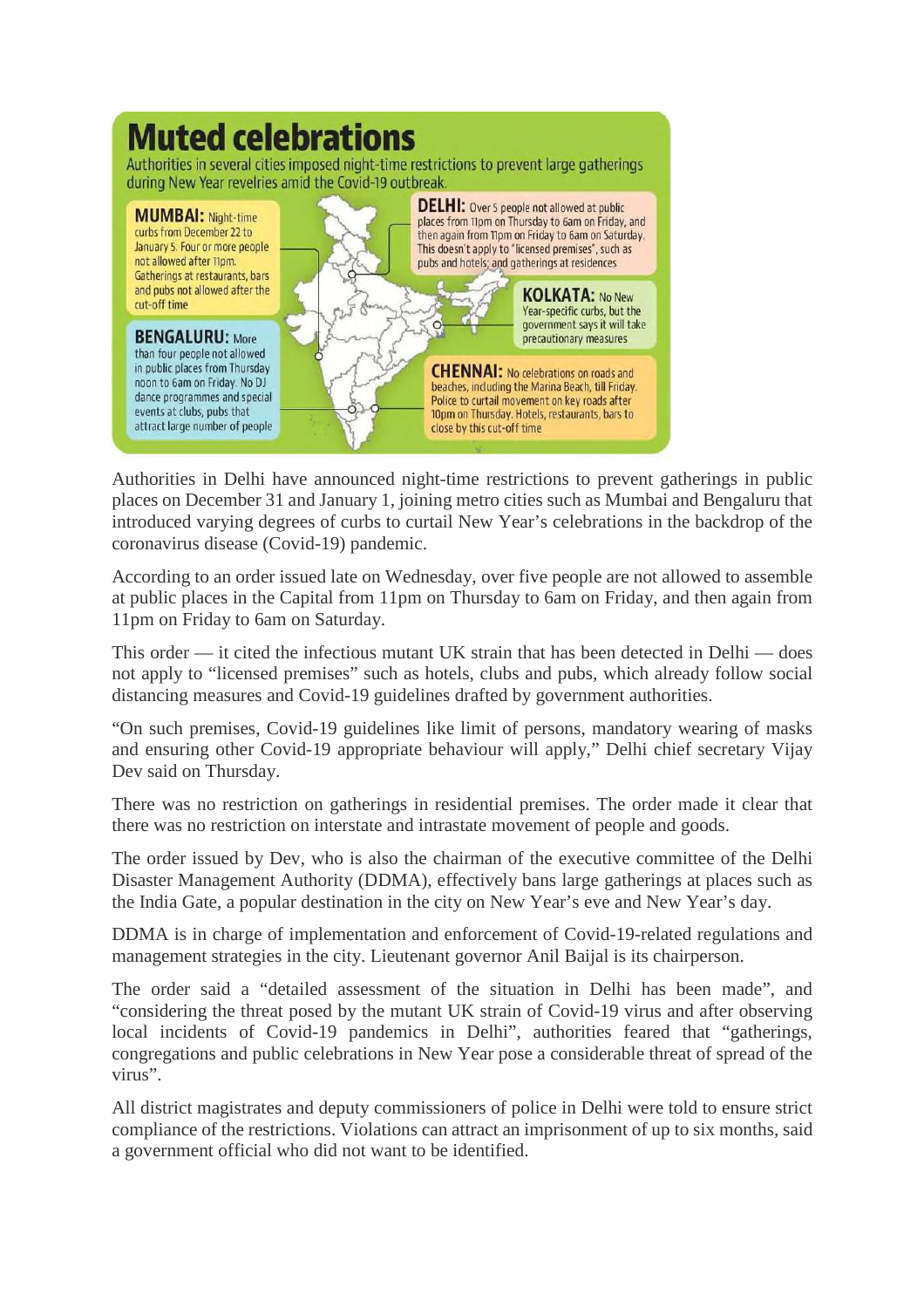Several teams of revenue officials will be deployed for surveillance and enforcement of broader Covid-19 guidelines at popular public places such as Connaught Place till January 2, a second official said, requesting anonymity. He added that officials were authorised prosecute people not wearing masks and not following social distancing norms, as specified by authorities in previous orders.

The official said the idea of night-time restrictions was discussed at a DDMA meet chaired by LG Baijal on Wednesday. "In the meeting, the L-G reviewed the Covid-19 situation and concerns were raised over patients of the UK strain being detected in Delhi," he said.

Authorities across the country, including those in Delhi, are on alert in view of the emergence of the mutant strain of the coronavirus that was first detected in London and Kent in mid-September.

India has suspended flights to and from the UK until January 7 from December 31. While the new strain is more infectious, there is no evidence to suggest that it increases the severity of the disease.

As of Thursday, India has reported 25 cases of the new strain; at least four of them are Delhi residents.

Delhi has reported 625,369 cases and 10,536 deaths since the beginning of the outbreak in March. On Thursday, the city recorded 574 cases and 13 fatalities.

Overall, India has reported 10,286,236 cases of Covid-19 and 149,034 deaths. The seven-day average has dropped to19,828,down from the peak of 93,617 for the week ending September 16.

"At this juncture, people should not let their guards down, even though the number of new cases in India is on a decline. Across several other countries, there is a spike in cases and things for India can also change any moment. People should avoid gatherings," Dr Lalit Kant, former head of the epidemiology and communicable diseases department in premier scientific body Indian Council of Medical Research (ICMR), said.

The city's business community hinted at muted, and cautious, New Year's celebrations.

"We have already been following Covid-19 guidelines ever since restaurants were reopened (on June 8 after a lockdown announced on March 25 to contain the spread of the disease)...

We will follow those guidelines during New Year's celebration as well. Restaurants will operate at 50% capacity and there will be no entry of guests without masks. Thermal screening will be mandatory along with hand sanitisation," said Sanjeev Mehra, president of the Khan Market Traders Association.

Not just Delhi, cities across India stared at low-key New Year's Day celebrations with stringent restrictions in place.

For instance, the Maharashtra government has imposed night-time restrictions from December 22 to January 5, prohibiting assembly of four or more people in Mumbai and other cities. Gatherings in restaurants, bars and pubs will not be allowed after 11pm.

There is no restriction on visiting friends, relatives and public places, but not in a group of over four people, the police added.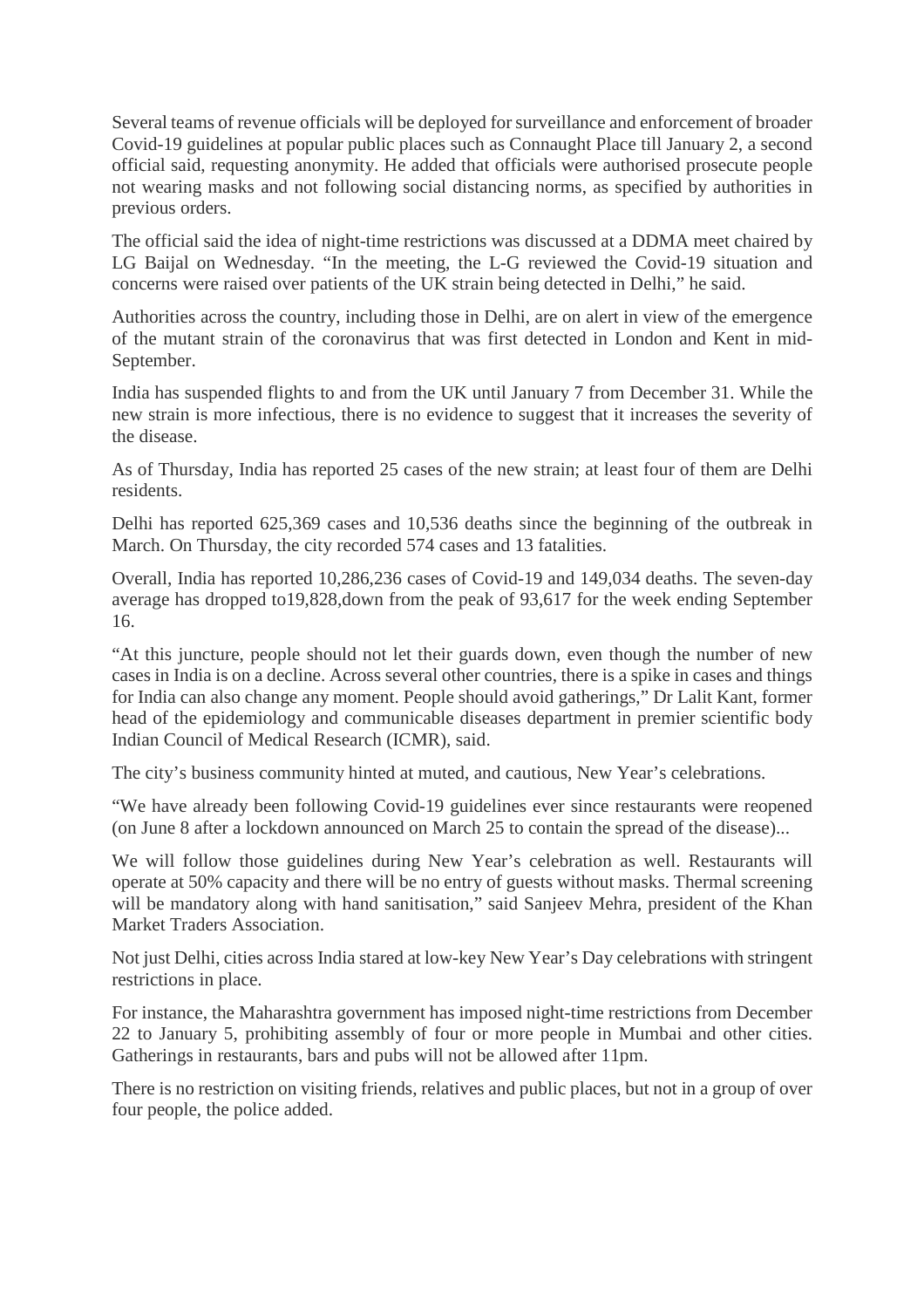Unlike in the past, revellers in Bengaluru will not be able to gather in large numbers in popular spots such as MG Road, Brigade Road, Koramangala and Indira Nagar due to restrictions, Karnataka home minister Basavaraj Bommai told reporters on Thursday.

Prohibitory orders banning the gathering of over four people in public places was in place in the tech hub from Thursday noon to 6am on Friday. Hotels and restaurants were allowed to function, but only till midnight. The government has already prohibited DJ dance programmes and special events at clubs, pubs and restaurants that attract people in large numbers.

The Tamil Nadu government banned celebrations on roads and beaches, including the Marina Beach, till Friday. The Chennai Police will curtail movement on key roads after 10pm on Thursday. Hotels, restaurants and bars will have to close by this cut-off time.

In West Bengal, chief secretary Alapan Bandyopadhyay said the state government will not impose night-time restrictions, but will take precautionary measures to prevent gatherings.

"New Year celebrations are organised at a few places in West Bengal. If people abide by the Covid-19 safety protocols and cooperate with the police and administration, gatherings can be avoided," he told news agency PTI.

(With inputs from agencies)

#### **Vaccine drive**

**2021 brings hope, ready for largest vaccine drive: Modi (Hindustan Times: 20210101)**

## **Leaving 2020 behind**

- Prime Minister Modi said major efforts were underway to ensure vaccine doses reach the populations that need it the most
- He urged people to maintain strict precautions and unite to support the vaccination process

"I used to say 'jab tak davai nahi dhilai nahi' but now our mantra for 2021 should be: Davai bhi, kadaai bhi (yes to medicine and ves to caution)'

#### **KEY DECISION LIKELY SOON**

- . Drugs regulator indicated that adequate data had been received in the case of one of the vaccines
- . The requiators are scheduled to meet on Friday where officials said an approval could be possible
- . This will pave the way for the first shots to begin shipping within days

#### **DRY RUNS ON JAN 2**

- The government decided vaccination dry runs will be carried out in each state on January 2 to help familiarise grassroots staff with the process
- The drills will also identify any challenges that may remain, and test the Co-WIN platform that will form the backbone for vaccine reporting

Massive preparations are underway in India for the launch of the world's largest vaccination drive against the coronavirus disease (Covid-19), Prime Minister Narendra Modi said on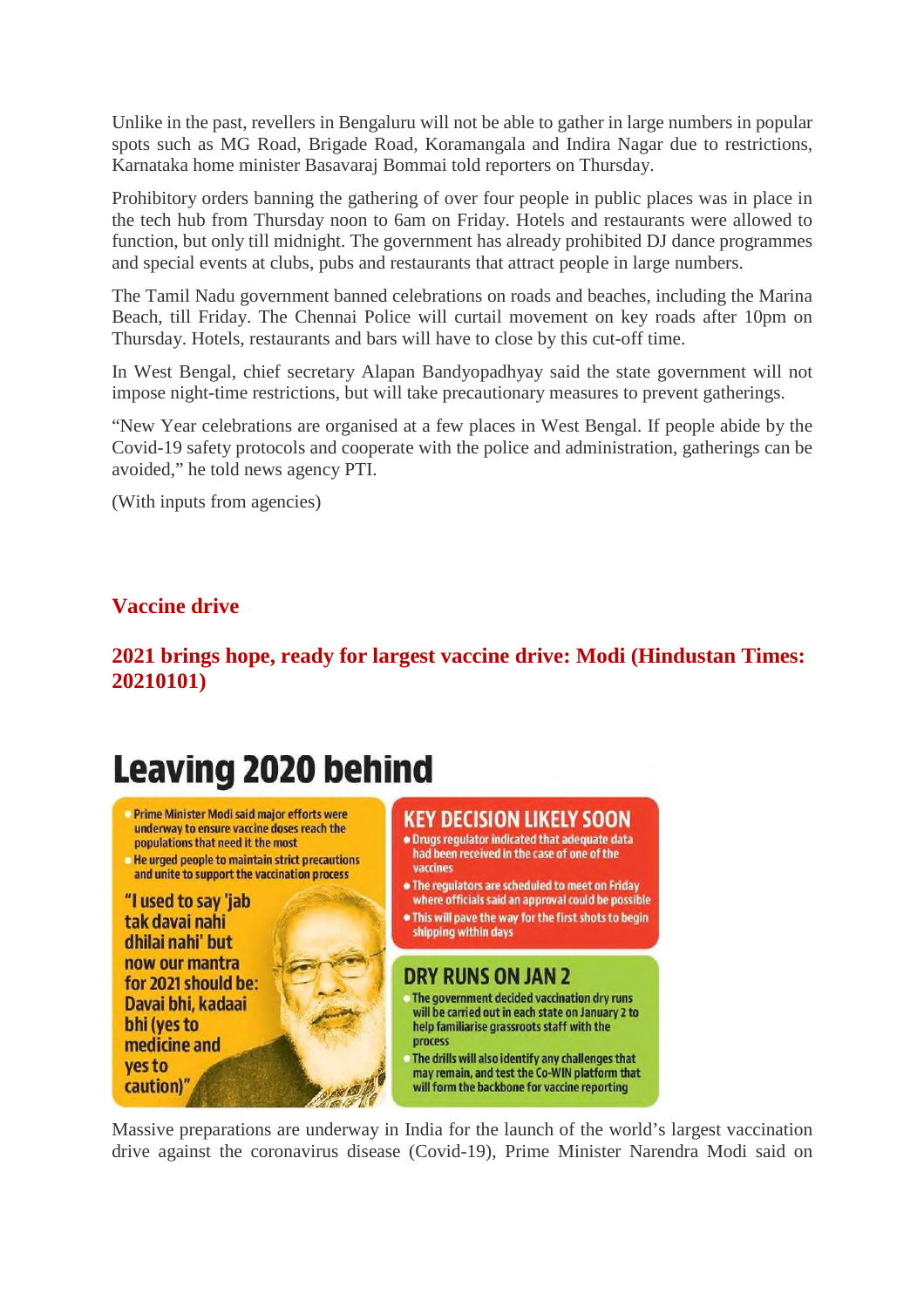Thursday amid growing indications that the country's drug regulators would soon approve the first vaccine for a roll-out in the coming days.

Modi said the end of a pandemic-ravaged 2020 had brought with it a new hope, and urged citizens to unite in the vaccination effort in 2021 the same way as they did to reduce infections in the past year.

"For vaccines, every preparation needed is underway. Efforts to get vaccines being made in India to the population that need it the most are being done. India is carrying out major efforts to pull off the world's largest immunisation drive," the PM said, inaugurating a new All India Institute of Medical Sciences in Rajkot, Gujarat, over video link from New Delhi.

"In 2020, there was an atmosphere of disappointment and dismay due to the infection. There were doubts everywhere. But 2021 is coming up with a ray of hope in terms of its treatment," Modi said.

He described the battle against the coronavirus disease as a fight against "an unknown enemy" and urged the people to not believe in rumours, behave "as responsible citizens," and "refrain from forwarding messages on social media without checking".

The Prime Minister also said the last day of year was one to "remember India's millions of doctors, health warriors, sanitation workers, those working in drug stores, and other frontline corona warriors".

Three vaccines are being assessed for emergency approval by the Central Drugs Standard and Control Organisation (CDSCO). These are the vaccine candidates developed by Pfizer-BioNTech, which was the first approved anywhere in the world after clinical trials; Serum Institute of India's (SII) Oxford University-AstraZeneca candidate, which is believed to be the one with the most doses available at the earliest; and one developed by Bharat Biotech International Limited,a completely made-in-India antidote.

According to officials in the government who asked not to be named, the Oxford-AstraZeneca vaccine candidate has emerged as the front-runner for receiving regulatory approval, particularly because it had been green-lighted by the drug regulator in the UK on Wednesday.

Rolling out whichever vaccine is approved will be a challenging task – the government has targeted reaching 300 million people by July, which means over 1.5 million will need to be inoculated on an average every day beginning January.

"…This year showed that when India unites, it can effectively cope with the most difficult crisis. India is in a much better position as a result of the effective steps and India's record of saving victims of Corona has been much better than other countries," Modi said.

Later in the day, Union health secretary Rajesh Bhushan presided over a high-level meeting, directing states to gear up for the Covid-19 vaccine roll-out. The government also decided to carry out a drill for vaccinations across the country on January 2, replicating the dry runs held in seven districts in the last week.

"The activity is proposed to be conducted in all state capitals in at least three session sites; some states will also include districts that are situated in difficult terrain or areas that have poor logistical support…," said the ministry of health and family welfare in a statement.

According to the health ministry, the main objective of the dry run is to assess the operational feasibility of the Co-WIN application, the digital platform that will form the backbone of vaccination management. The linkages between planning and implementation will also be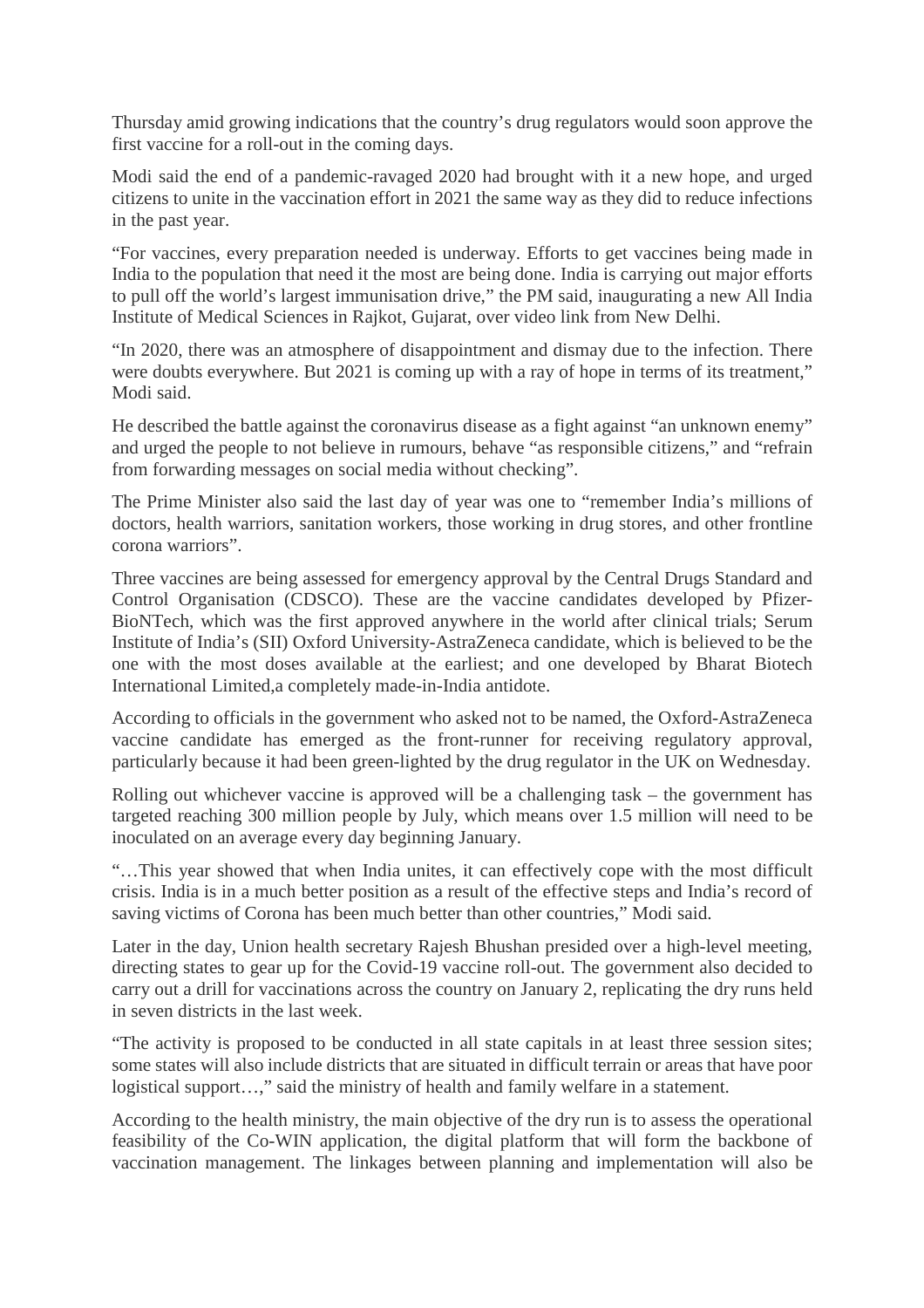tested at a large scale, and issues that may lead to challenges during the actual roll-out will be identified.

"The plan is all finalised, which is why dry runs are being conducted to see how it works on the ground. The pilot run helped us identify certain weak spots that are being sorted out, and now the same exercise will be conducted across the country," said a senior health ministry official, requesting anonymity.

Overall, the vaccination process will include profiling and schedule management of several groups of people. These include 100 million health care workers (who are divided into nine categories), frontline workers such as police and military personnel, disaster management volunteers and municipal workers, and members of the general public most at risk from the virus.

The last group includes the largest numbers, about 270 million. Of these, 260 million are people above the age of 50 who have been categorised as a priority group. The remaining 10 million are expected to be people who are younger but with comorbid conditions associated with a greater risk of disease or mortality.

According to the Centre's Covid vaccine operational guidelines, the age of a recipient for vaccination will be considered as of January 1, 2021. Anyone born on or before January 1,1971 will fall under this category, and high- risk population group will be further sub-categorised into various age groups with priority to senior citizens above 60 years of age.

The latest electoral rolls for Lok Sabha and state legislative assembly election will be used to identify the population aged 50 years or above.

The PM also praised the efforts of the Gujarat government in containing the outbreak, and spoke on his government's initiatives in the medical education sector. "We are working on mission mode to improve medical education in India. After the formation of National Medical Commission, the quality and quantity of health education will improve," he added.

#### **Covid-19: What you need to know today (Hindustan Times: 20210101)**

https://epaper.hindustantimes.com/Home/ArticleView

If 2020 was the year of the virus, then 2021 will be, aptly enough, the year of the vaccine. If we hadn't ended the year with a vaccine — fortunately, we have, and not just one but a handful; and one may well be approved in India on January  $1 - 2021$  would have been the year of the mutant strain, which makes it sound like what 2020 really was, a pulp horror novel.

But 2020 wasn't merely the year of the virus.

It was the year of the health care worker. Through the year, around the world, doctors, nurses, paramedics and other health care givers worked around the clock, putting themselves at risk, displaying physical, mental, and emotional stamina of the kind that the world hasn't seen in decades.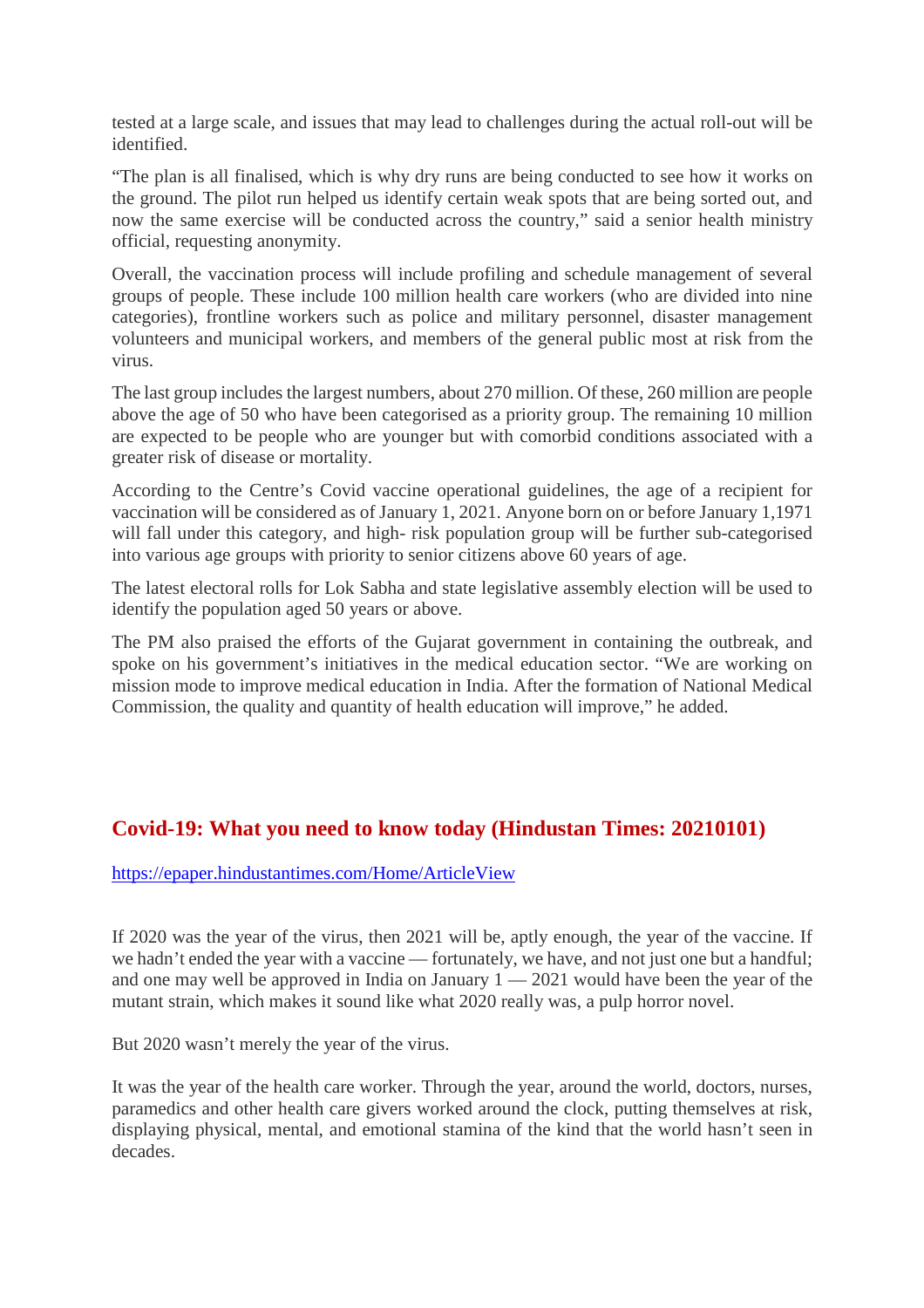It was the year of the scientist and the researcher, the data scientist and the epidemiologist. Never in history have so many scientists and researchers around the world worked towards the same two objectives as they did in 2020: understanding the virus that caused Covid-19 better; and finding a cure or a vaccine for it. What do we have to show for it? Tens of thousands of research studies, a very clear understanding of the virus and how it attacks the human body, several successful vaccines, and a few drugs that work.

It was the year of the home. It became the office and the school, the gymnasium and the restaurant, and it became, at once, both a sanctuary and a prison.

It was the year of the screen, the year of the Zoom background; the year of baking and family meals.

It was, for people like my parents who are pretty much stuck in Chennai and can't even meet friends and relatives because they are in the most vulnerable age group, the year of loneliness and fear (neither of which can be assuaged by any amount of video-calling).

It was, for those among us who lost family and friends to the viral disease, a year of pain and sorrow, and a grieving process that seemed all too inadequate.

For me, it was also a year of writing — thanks to this column, I wrote more than I have in years (although probably just as much as I usually rewrite in a couple of months).

But for many others, definitely less privileged than anyone reading this column, 2020 was something else.

For some, it was the year that pushed them back into a life they thought they had left behind; many may have neither the will nor the means to do it all over again.

For some poor students who saw education as a way out of their situation, it was the year that ended their dreams. Many will drop out; some already have, forced to do so either because of their financial circumstances or the inability to follow classes online.

And for some who left home to pursue their dreams elsewhere, it was a year that reminded them just how little they mattered — to the people and establishments they worked for; to the cities and neighbourhoods they lived in; even to governments that are expected to look out for everyone.

And so, even as economists speak of 2021 being the year of the great rebound, and CEOs wax eloquent in investor briefings about how their companies have become more efficient and are on the path to profitability, and the rest of us simply treat 2020 like what it really is for the privileged — a Formula 1 pitstop — it is important to make sure that in this new year, all of us, individuals, companies, governments, do all we can for those whose lives have been ravaged by the year gone by.

They need opportunities; they need understanding; they need the playing field to be levelled; and, they need someone who can help them hold on to their dreams.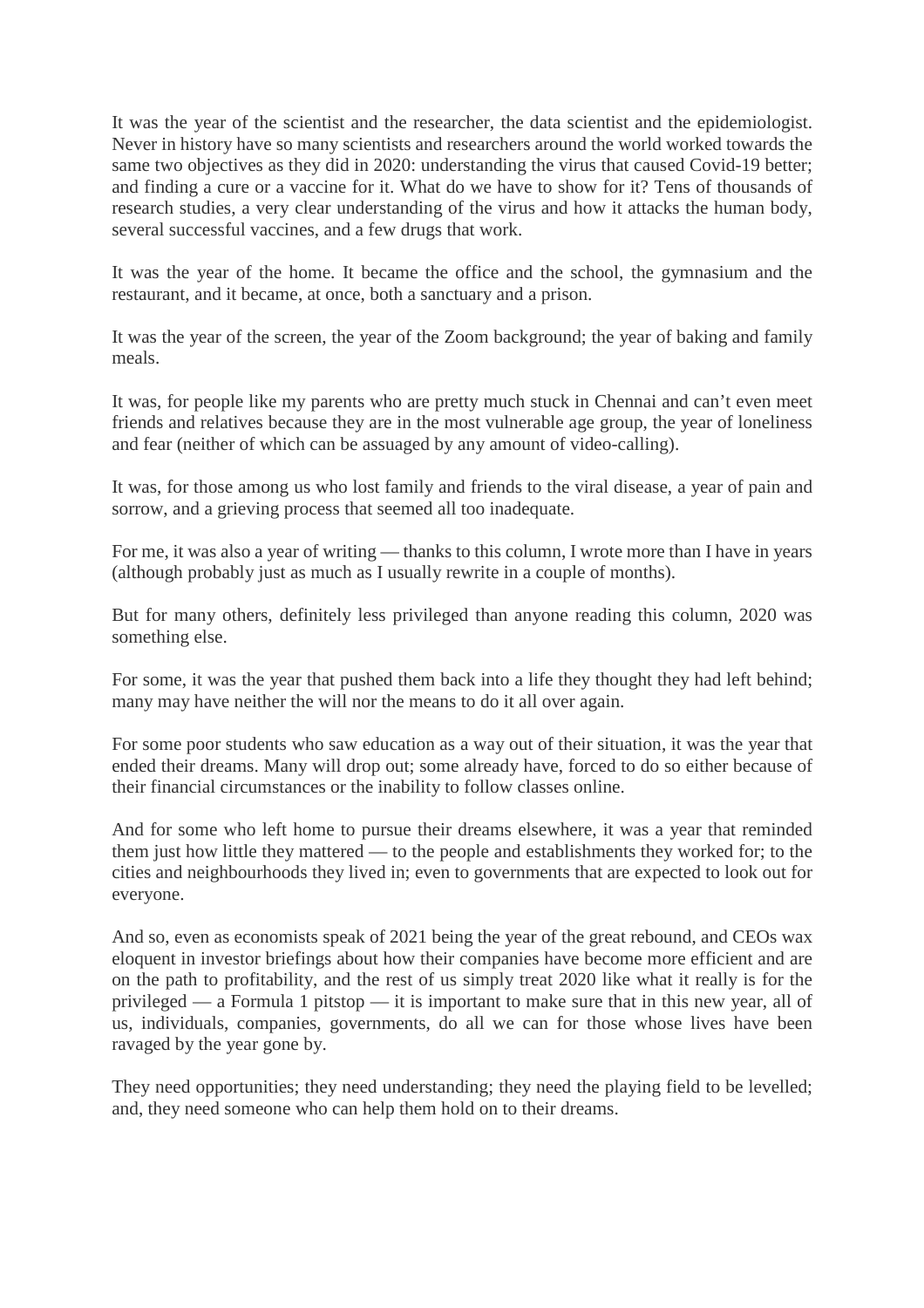#### Vaccine Drive (The Asian Age: 20210101)

http://onlineepaper.asianage.com/articledetailpage.aspx?id=15319393

## 25 cases of UK variant found **All states/UTs** to do vaccine test tomorrow

**VINEETA PANDEY** NEW DELHI, DEC. 31

A total 25 cases of the new, mutant Covid-19 virus have been detected among United Kingdom returnees to India till now. One new case was sequenced in IGIB, Delhi, while four were found by NIV, Pune. All 25 patients have been kept in isolation at health facilities by various state governments and are under strict monitoring.

While all containment contact tracing and efforts are on, the Centre has directed all states and Union territories to gear up for the rollout of the Covid-19 vaccine, for which a dry run will be done all across India on Saturday, January 2.

Union health secretary Rajesh Bhushan on Thursday chaired a meeting with the principal secretaries of all states/UTs. The activity is proposed to be held in state capitals in at least three session sites, but some states will also include districts situated in difficult terrain or which have poor logistical support. Maharashtra and Kerala are likely to

#### Dawai bhi, kadaai bhi: Modi's advice

Ahmedabad: Prime Minister Narendra Modi on Thursday said new coronavirus cases are on the decline in the country but people should not let their guard down and continue adhering to norms even after vaccination.

"I used to say 'jab tak dawai nahi dhilai nahi but now our mantra for 2021 should be: Dawai bhi, kadaai bhi (yes to medicine and yes to caution)," the Prime Minister said.  $-PTI$ 

do the dry run in some major cities other than the state capital.

"The objective of the dry run for the Covid-19 vaccine introduction is to assess operational feasibility in the use of Co-WIN application in a field environment, to test the linkages between planning and implementation and to identify the challenges and guide the way forward prior to actual implementation. This is also expected to give Turn to Page 2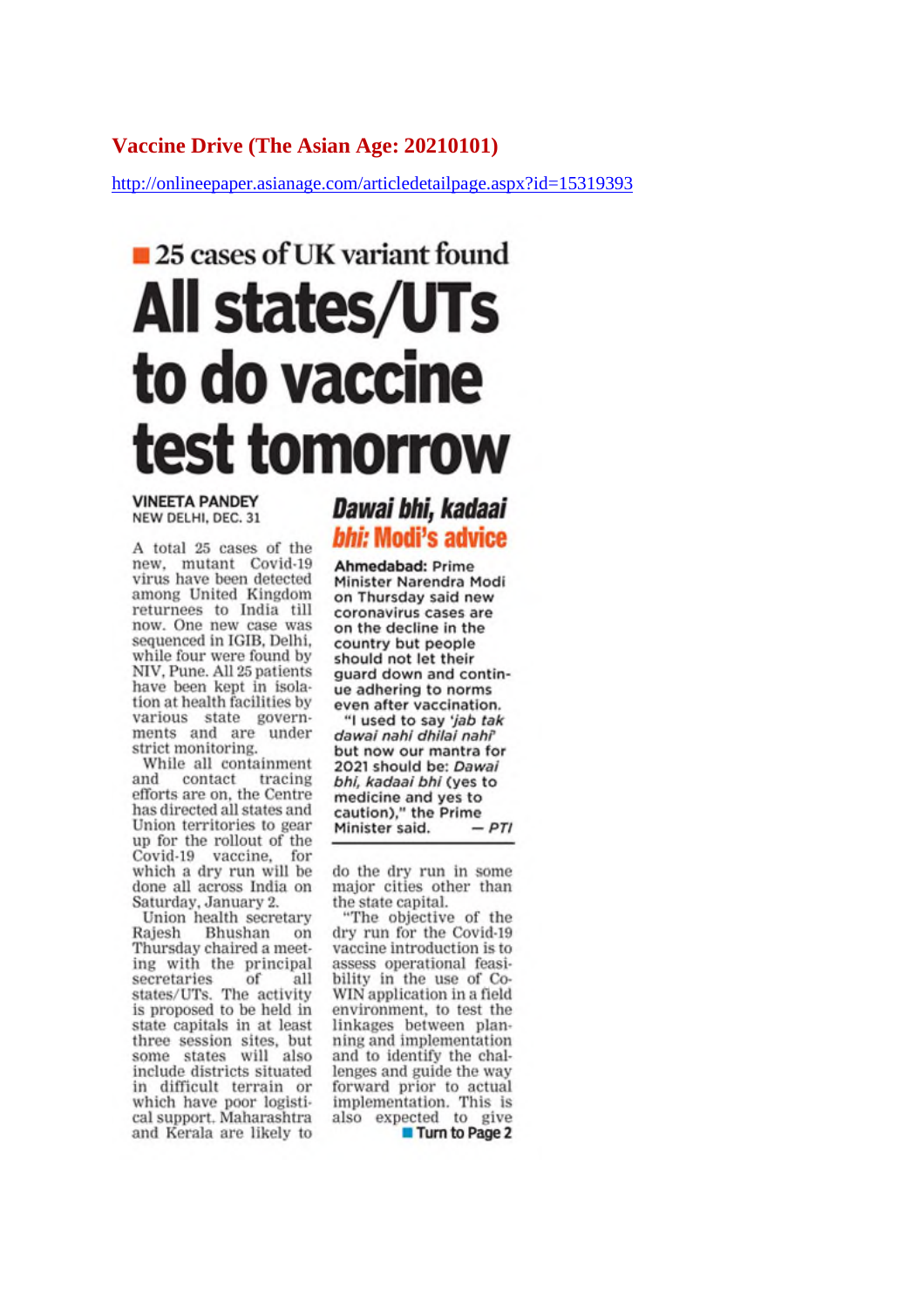#### **New coronavirus strain in India**

#### **A constant vigil: On the new coronavirus strain in India (The Hindu: 20210101)**

https://www.thehindu.com/opinion/editorial/a-constant-vigil-the-hindu-editorial-on-the-newcoronavirus-strain-in-india/article33466146.ece

Constant monitoring is the only way India can build up its defences against new virus strains In less than a month, it will be a year since India confirmed its first SARS-CoV-2 case in Kerala. From then and now, India looks infinitely more prepared in terms of testing capacity, vaccine candidates in development, public awareness and the kaleidoscopic experiences of those who have been exposed to the virus. However, the report of the new variant from the U.K. and confirmed in at least 25 travellers from there puts India back at the base of a new learning curve. First reported to WHO on December 14, the SARS-CoV-2 VUI 202012/01, or the 'U.K. strain', was detected only following an unexpected case spike in South East England. The U.K.'s consortium of labs periodically sequences 5%-10% of the entire genome of SARS-CoV-2 isolates from the population. From October 5 to December 13, over 50% of isolates were identified as the variant strain in South East England. This variant has at least 14 significant mutations, which could affect healthy cells or worsen compromised immune systems. Studies show that the virus variant, while not linked yet to increasing mortality, is more transmissible than other variants, thus indirectly contributing to a higher death toll. Even though the world has only now woken up to this variant, it may have been circulating in the U.K. as early as October, and with people flying on the U.K.-India route, it is quite likely that this may have already caused its circulation in India. This puts the country right back to January and February when attention was trained towards possible carriers from China and SE Asia, when it was travellers from West Asia and Europe who led to the case explosion after March. Then, India was just about figuring out how to mass produce and, more importantly, distribute RT-PCR kits and paraphernalia required for detection. Now, Indian scientists have to grapple with a new beast called mass genomic surveillance. For some years now, India has had genome sequencing machines and the personnel to track and identify new variants. However, like in the early days of RT-PCR, there are not enough of them to sequence the 4%-5% of isolates in the population like what the U.K. does. India has genome sequenced around 5,000 isolates compared to the U.K.'s 137,000.

That India has formed a consortium of leading genomics labs to make genome surveillance a routine continuous exercise is to be welcomed. With 2021 likely to be the year of the vaccine, with a rollout at an unprecedented scale, scientists have already warned that it is possible that some virus strains, or escape mutants, may change enough to evade the vaccine's immune response — as observed in the case of hepatitis B. Therefore, continuous monitoring and developing suitable detection kits are the only way India can shore up its defences against this pandemic and those of the future.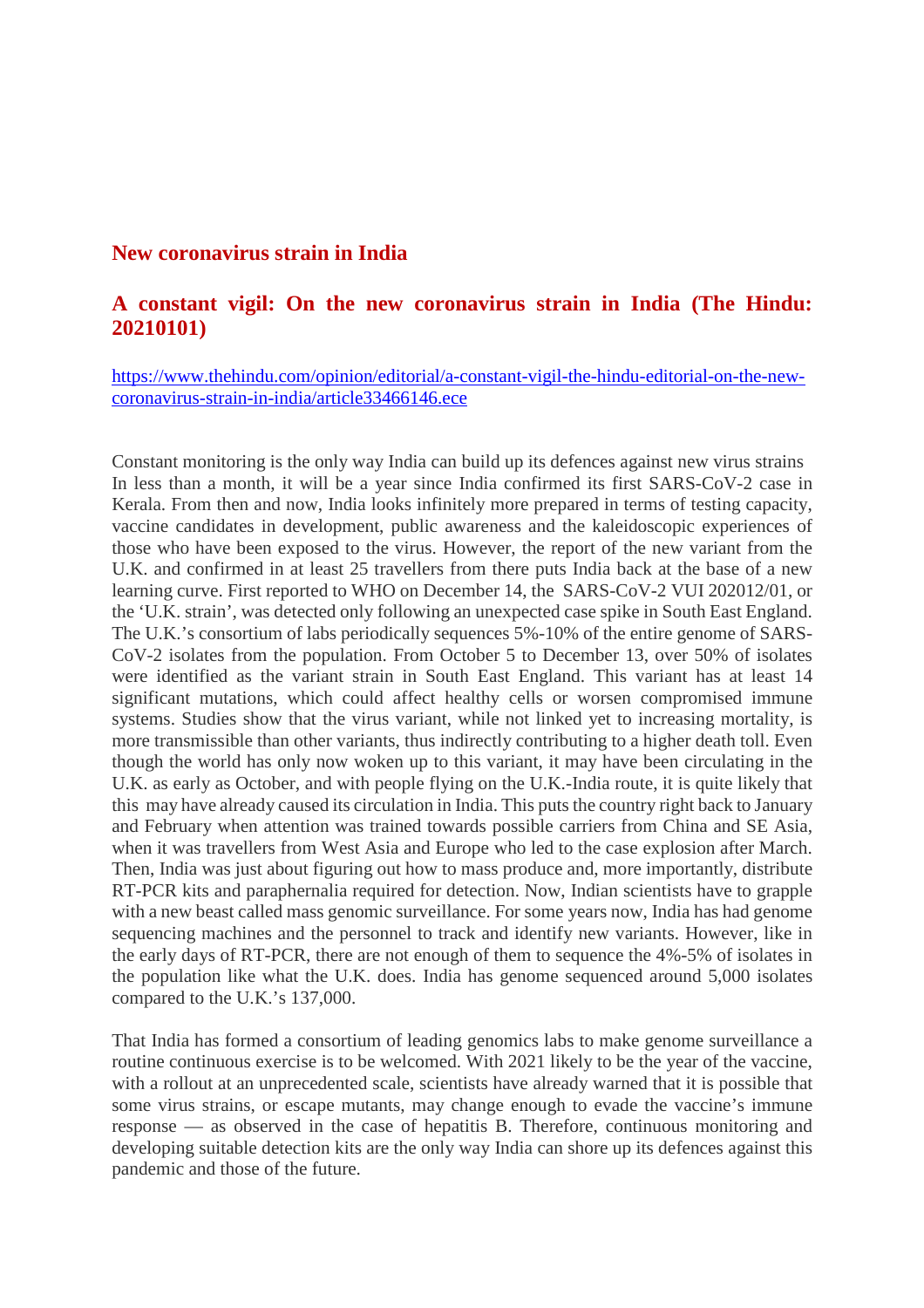#### **The coronavirus is universal**

#### **The coronavirus is universal, but questions of identity remain urgent**

In the aftermath of the **pandemic**, moreover, we should realise the interconnected-ness of all life on the planet, that the questions and challenges we face are both global and local. (The Indian Express: 20210101)

https://indianexpress.com/article/opinion/columns/coronavirus-virus-caa-protest-nrc-7128099/

Written by Kamal Kumar Tanti | Updated: January 1, 2021 8:52:33 am

The clash of cultural identities is fundamentally a conflict among dominant cultural practices, promoted by a social order governed by the agents of capitalism for their own benefits. (File Photo)

As I wake up every morning, I ask myself a question: Am I alive? Do I exist among human beings? Will my child grow up and live to old age? The pessimism comes from two major crises looming over mankind today: A minuscule virus and the colossal climate crisis. As much as we try to close our eyes to the larger perspectives, as we speak to ourselves or to our children, the basic questions of human lives have always remained the same.

If the 2020 experience has shown us anything, it is that the human struggle for survival would continue, as it has since time immemorial, amongst hope and despair, love and conflict, living and dying, empathy and hate, birth and death. The mythical Old Fellow, my imaginary and constant companion, whispered to me that 2020 was the year for appreciating everything that we have with us, not the year to possess all that we yearn for.

If the virus does not discriminate, one may ask how relevant are questions of identity, ethnicity, class, and caste, while the world unites in suffering. In the state I call home, Assam, identity remains a fraught issue, even in the backdrop of a pandemic. Assam has witnessed a lot of turbulence, due to several mass uprisings and social movements, the latest being the anti-CAB/anti-CAA movements in the last couple of years. In the year gone by, too, we have seen how a divisive socio-political agenda created vertical divisions and distinctions among castes, religions, class and multi-fragmented Assamese identities. It set the stage for several incidents of mass hysteria, like the fears and misinformation about Tablighi Jamaat.

As an Assamese poet-writer, I also represent the descendants of tribals, socially downtrodden backward castes and classes, brought by the British colonial government and tea planters in the 19th century, as indentured and forcibly displaced labourers from central and central-east India. It is to be noted that these large populations, except for a few cases, never went back to their original birthplace. We, the descendants, have an independent history and a rare cultural sense that resists being absorbed into the cultures of the upper caste people. That's why the Adivasis tea garden labourer communities coexist with the mainstream Assamese society rather than assimilating themselves completely. We are an integral part of the greater primitive and Adivasi nationality of India, but we actively and passionately take part in the formation of the heterogeneous greater Assamese nationality. Naturally, I believe that "Assamese" is a multiethnic, multi-cultural, heterogeneous and democratically placed identity.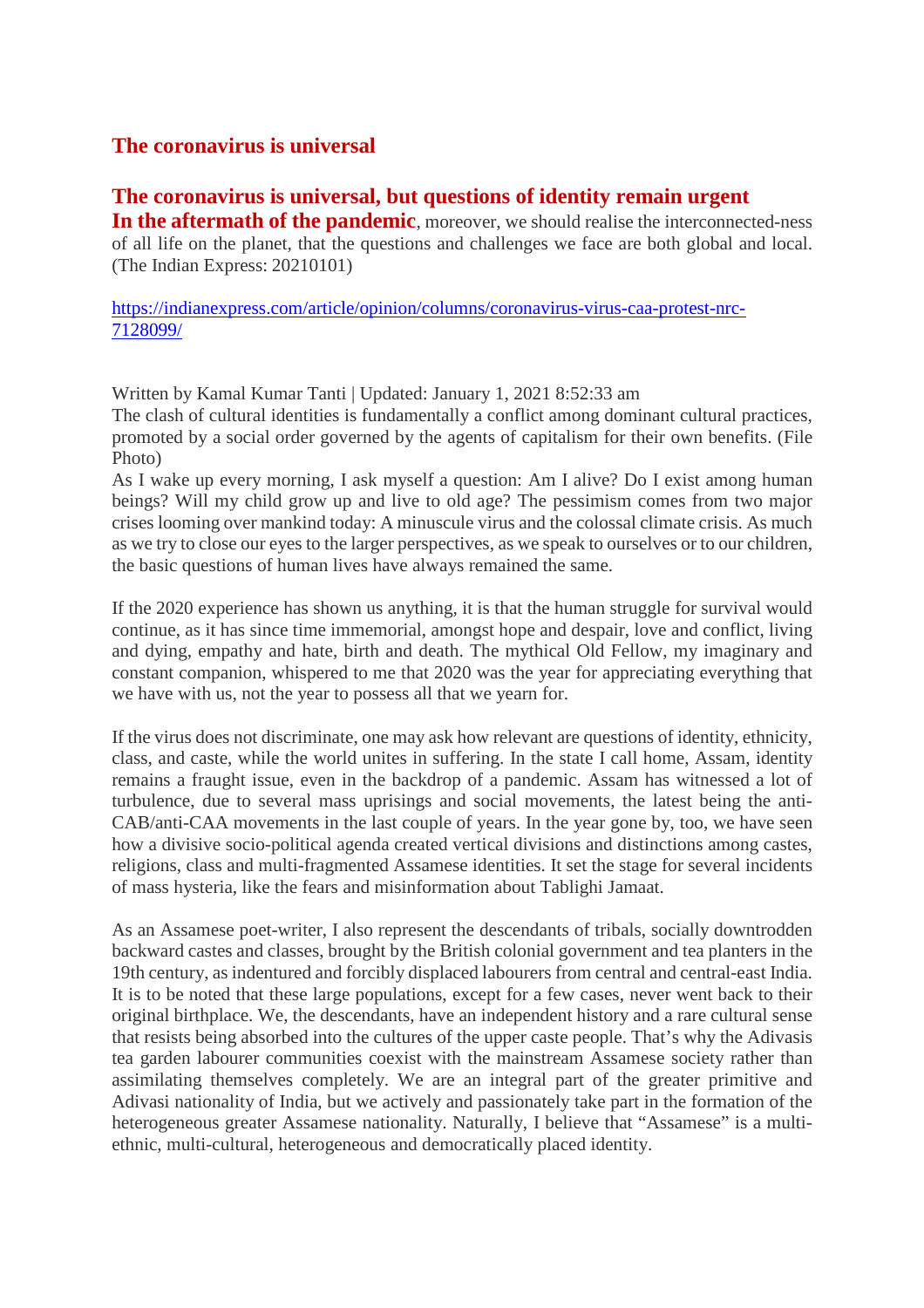#### **Pandemic exposed**

#### **Opinion |Pandemic exposed the existing societal framework as unsustainable (The Indian Express: 20210101)**

https://indianexpress.com/article/opinion/columns/if-the-pandemic-has-curtailed-movementsit-has-opened-up-new-spaces-too-7128098/

The clash of cultural identities is fundamentally a conflict among dominant cultural practices, promoted by a social order governed by the agents of capitalism for their own benefits. But at the same time, culture has the potential to become subversive and can challenge the ruling order as well. What is happening in Assam is an outcome of one dominant culture attempting to hegemonise another. At stake is the question: Who really belongs to this land?

In this, what is forgotten is that Assam is a land of various democratic cultural practices; since we only talk about the dominant among them. "Assamese culture" is not one-dimensional but rather consists of heterogeneous, multi-cultural, multi-ethnic, multi-placed and multi-displaced cultural identities. But to think of culture in terms of a binary shrinks the space for the lives of others.

It makes us wonder if we have already lost the battle. Will Assam be forced to forego its own distinctively heterogeneous cultural identity in the face of an invading and expanding hegemonic force from north India and the mainland?

To oppose such a cultural onslaught, we do not need to erase diverse identities. Instead, the dominant Assamese cultural identities should accommodate and be accompanied by other forms of living. Considering the current scenario, I urge that we have to provide the necessary democratic, horizontal spaces to various voices from all communities, both dominant and nondominant, across disciplines, thereby creating a coherent voice to be heard by the academicians, intellectuals, social workers, politicians and the common people. This will create a realistic sense of belonging to the land and its people. It will pave the way for cultural exchanges and sharing of cultural knowledge in a real sense, which will ultimately create a complete democratic space and domain for all equally important cultural identities.

#### Must Read Opinions

We need a new language to speak of the people, avoid the old impasse

Structures of exclusion left a stamp on the year, shaping conflict and solidarity

Pandemic exposed the existing societal framework as unsustainable

#### CLICK HERE FOR MORE

In the aftermath of the pandemic, moreover, we should realise the interconnected-ness of all life on the planet, that the questions and challenges we face are both global and local. And as flag-bearers of our respective societies, we should look at the common crippling questions of contemporary times, because, despite all the tall claims of progress and development on all fronts, all the vitally important questions of humankind — the questions of daily sustenance, poverty, land, human rights — still remain the same. If these questions are not addressed, then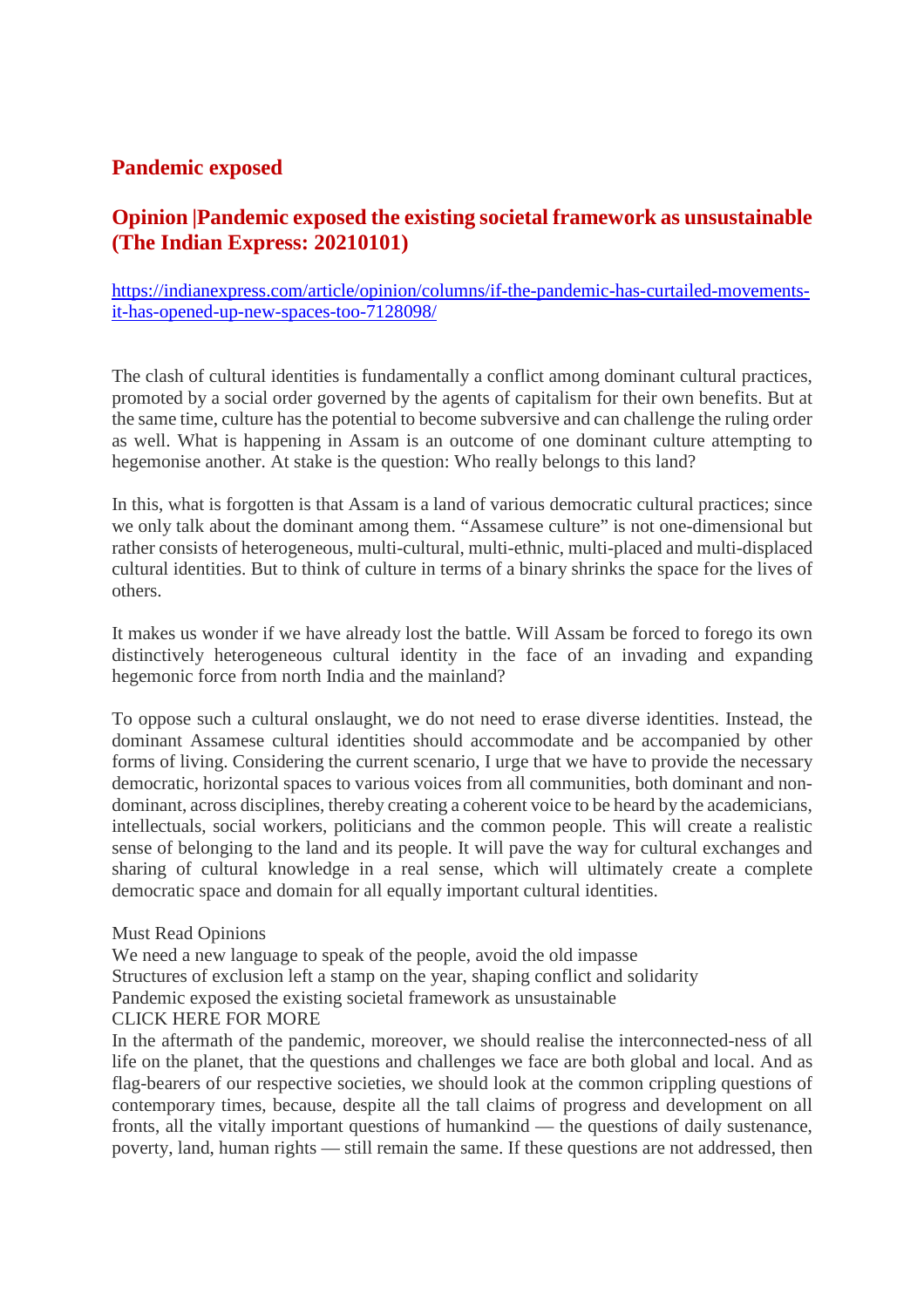the earth would not be livable anymore for common folks with dignity, whatever be their identity.

This article first appeared in the print edition on January 1, 2021 under the title 'We are in this together'. The writer is an award-winning bilingual poet, academic, critic and translator, based in Assam.

#### Pandemic

If the pandemic has curtailed movements, it has opened up new spaces too For long, homo sapiens has been known as a questing, consuming, destructive species. What is new in this calculus is the idea of global finitude.

The days of the lockdown, even though they came upon us as recently as this past summer, have already acquired a nostalgic shimmer. Now that an effective vaccine has at long last reached the shore, this sense of nostalgia will only grow stronger. Not that the virus is killing fewer people. If anything, the devastation of life has multiplied over the past months. News channels continue with their verbal hypertrophy that viewers believe in not believing. What has changed is the way we react to the ongoing crisis.

As is the wont of human existence, even a global threat like the present one, which is perilous like never before in our lifetime, has been put through the grooves of habituation. More than a new information regime, COVID-19 has placed us in a whole new geography of affects. The more we get used to it, the more the early period of the lockdown, those days of sheer bewilderment and panic, acquire a pristine, tender ring to it, as if it was the second coming of childhood, seasoned now that we are living under the glare of unpredictability and death for months in a row.

The virus is only half a life and needs a body to breed. In the present case, it jumped from captured animals to humans. In response, we quarantined ourselves, observing our movements every passing moment. We all have become trace-detectors chasing our touch. As surfaces of tables, chairs, doorknobs, taps — took on a new meaning in our lives, out of the blue, the topologist in us started working overtime. In supreme uncertainty and existential threat, someone in the family held out a green liquid made of aloe vera juice that promised to kill 99.9 per cent germs and mused whether it would be of real help. Confused, he saw a mighty gap between 99.9 per cent and 100 per cent. Those were the days of the "micro" or, better, as the demography teacher back in my university days used to announce in class as he stroked the chalk on the blackboard, "from micro to further micro", leaving us wondering where "macro" stood in his scheme of things.

When home becomes an invaded space, touching becomes exploring. Touch can happen only at the surface of an object but quite often it carries the speculative possibility of what lies inside. Depending on our state of mind, every touch may open a new theatre. Each object becomes an allegory of itself in the state of solitude. It could be as trivial as a particular crack in the wall or the odd shape of moss collected in the balcony. Each of these is an image, an abode, of our ponderings. They reproduce nothing; rather we reproduce our inner selves in them.

Editorial |This was a year of the shrinking public sphere. Here's to stepping out, without stepping over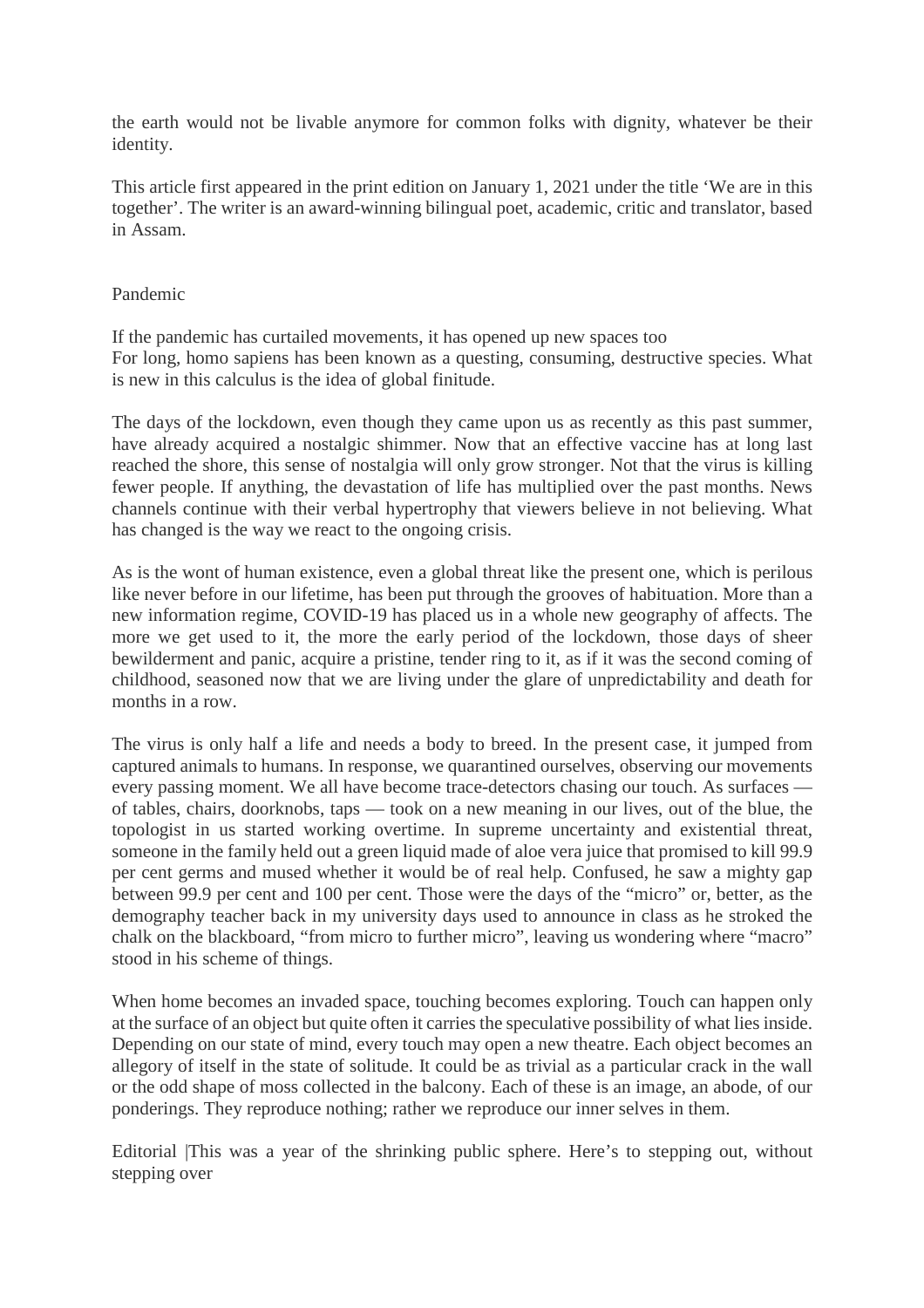I have been living in this room of mine since 2007. Yet for the first time, as I made it a point to clean it frequently during COVID-19, I noticed that my existence is actually crowded by a plethora of squares — from the shape of the room to the windows, doors, racks, air conditioner, bed, table and the numerous books that surround me. Similarly, I noticed that there are circles all around me — from the clock that hangs on the wall, to the pedestal fan that stands at one corner, to the bottles, and the lampshade next to my table. And also, there are straight lines. I realised that I am surrounded by a ballet of geometric shapes and proportions. On a similar journey, architect Sarovar Zaidi asks: "How do we… begin to inhabit squares, dwell in them, create enclosures and forms of order for our lives?"

Solitude is often mistaken as a kind of loneliness. Loneliness is yearning for someone who is not there. Solitude is communion with the world, making visible the deepest fabrics of our relations. Loneliness kills. One doesn't die of solitude. Solitude is also typically mistaken as the privilege of the well-off. For one thing, solitude demands an ascetic lifestyle. In India, those who enjoy the rewards of cheap labour usually have no time or aptitude for a contemplative existence. They fill in their lonely hours with television serials, just as they did during the cooped-up days of the lockdown. On the other hand, ill-paid jobs like pottery or weaving require a great deal of immersion.

In solitude, one discovers in oneself an "other than me". This is what attributes solitude its grace. This is also why solitude is immensely political, especially in the age of neoliberalism, which is all out to kill any internal dialogue of the subject consumer, who must not be reflexive. A consumer is not a solitary being. In a cruel irony, the advent of the deadly microbe has created the possibility to take a fresh look at how we have been framing our lives in the age of hyper-technology. Instead, what effectively happened during the long-stretched immobility of the lockdown was that the vast majority of the population allowed the cyber world to do their thinking. The result was a perpetuated sense of crisis, helplessness, and oftentimes, crass selfishness.

#### **Spinal cord injury**

#### **Scientists explore deficits in processing speed in individuals with spinal cord injury (New Kerala: 20210101)**

https://www.newkerala.com/news/2020/225822.htm

A team of rehabilitation researchers has studied processing speed deficits in individuals with spinal cord injury (SCI). They found that the SCI group and older controls had similar activation patterns, but the SCI group differed significantly from their age-matched controls.

The scientists have compared SCI patients and their brain activation patterns with those of healthy age-matched controls, and older healthy individuals.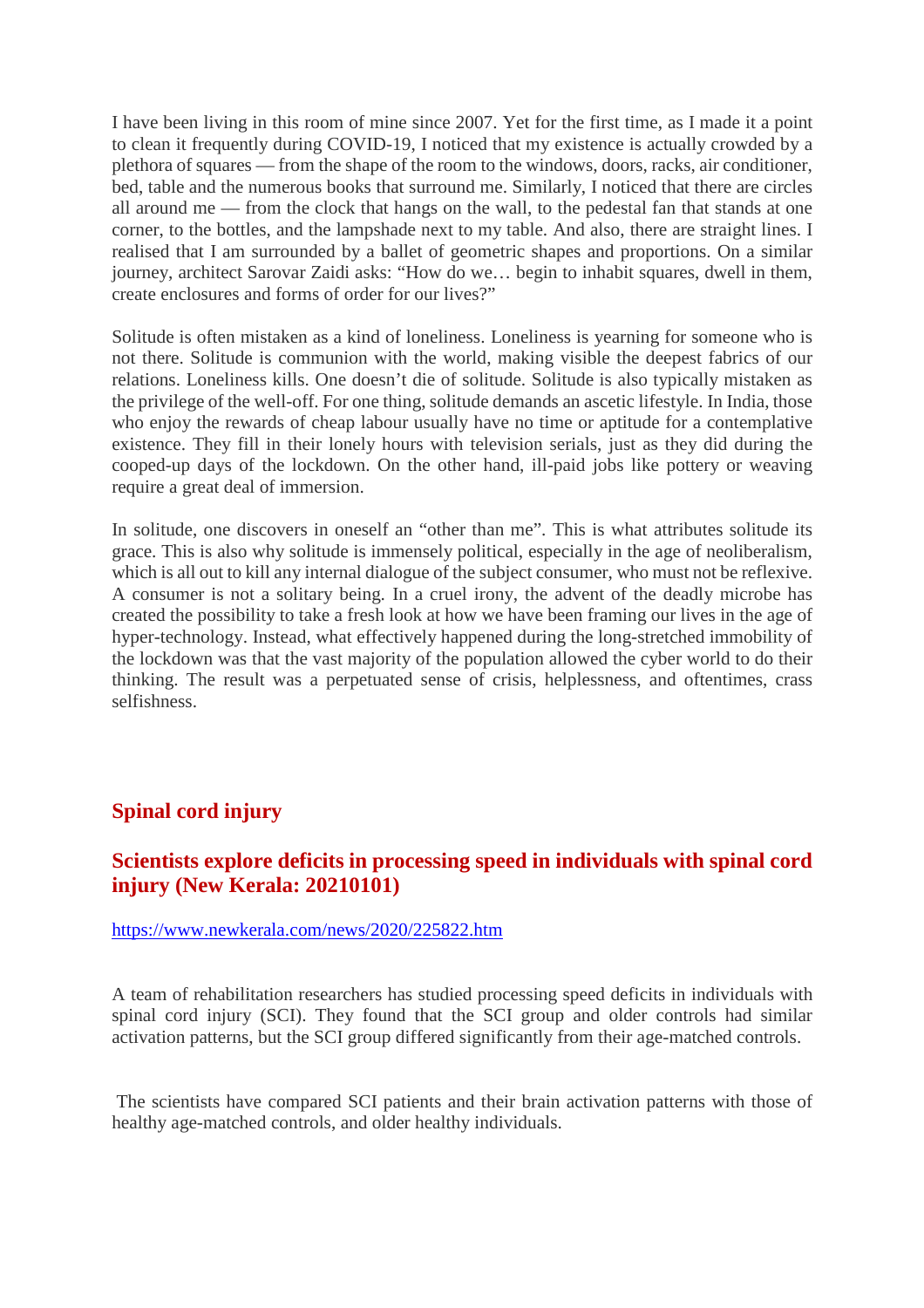The article, 'The neural mechanisms underlying processing speed deficits in individuals who have sustained a spinal cord injury A pilot study' was published by Brain Topography. The authors are scientists with expertise in research in cognitive rehabilitation and SCI rehabilitation Glenn Wylie, DPhil, Nancy D. Chiaravalloti, PhD, Erica Weber, PhD, Helen Genova, PhD, and Trevor Dyson-Hudson, MD, from Kessler Foundation, and Jill M. Wecht, EdD, from the James J. Peters VA Medical Center.

Individuals with chronic SCI have an increased risk for cognitive deficits that resemble the deficits associated with the aging process, giving rise to the theory of "accelerated cognitive aging." As reported previously by this team, the deficits affect processing speed, new learning and memory, and verbal fluency, which are the domains affected during aging. This study is the first to examine the neural mechanisms of higher order cognitive tasks of individuals with SCI. The focus was on processing speed, which is known to be affected by SCI and aging, and is integral to cognitive function and everyday life activities.

The 30 participants were participants of a larger study who underwent optional neuroimaging studies at the Rocco Ortenzio Neuroimaging Center at Kessler Foundation -- 10 individuals with cervical SCI, 10 age-matched controls, and 10 healthy older individuals. In addition to traditional neuropsychological testing methods, processing speed was tested in the scanner, using timed letter comparison tasks during functional magnetic resonance imaging (fMRI). This study was the first to use the modified letter comparison test.

Significant differences in brain activation were found between the SCI group and the agematched control group, but the SCI and older groups had similar patterns, including activation of the hippocampal, frontal and parietal areas. "This suggests that individuals with SCI are compensating for deficits in processing speed by relying on the areas of the brain involved in executive control and memory," noted Dr. Chiaravalloti, "which supports the theory of accelerated brain aging after SCI."

Despite the limitations of sample size and level of injury, the study is an important contribution to our understanding of the impact of SCI on cognition, according to Dr. Wylie, director of the Ortenzio Center. "Our ability to observe brain activation while the individual performs specific cognitive tasks provides new information on the mechanisms that underlie the cognitive deficits that we now know affect a substantial proportion of the SCI population," Dr. Wylie said. "Developing treatments targeted to these deficits depends on our pursuit of this line of research, which may benefit other populations affected by delayed processing speed."

#### **Red cell transfusion**

#### **Study suggests higher red cell transfusion threshold offers no advantage for treating preterm infants (New Kerala: 20210101)**

https://www.newkerala.com/news/2020/225796.htm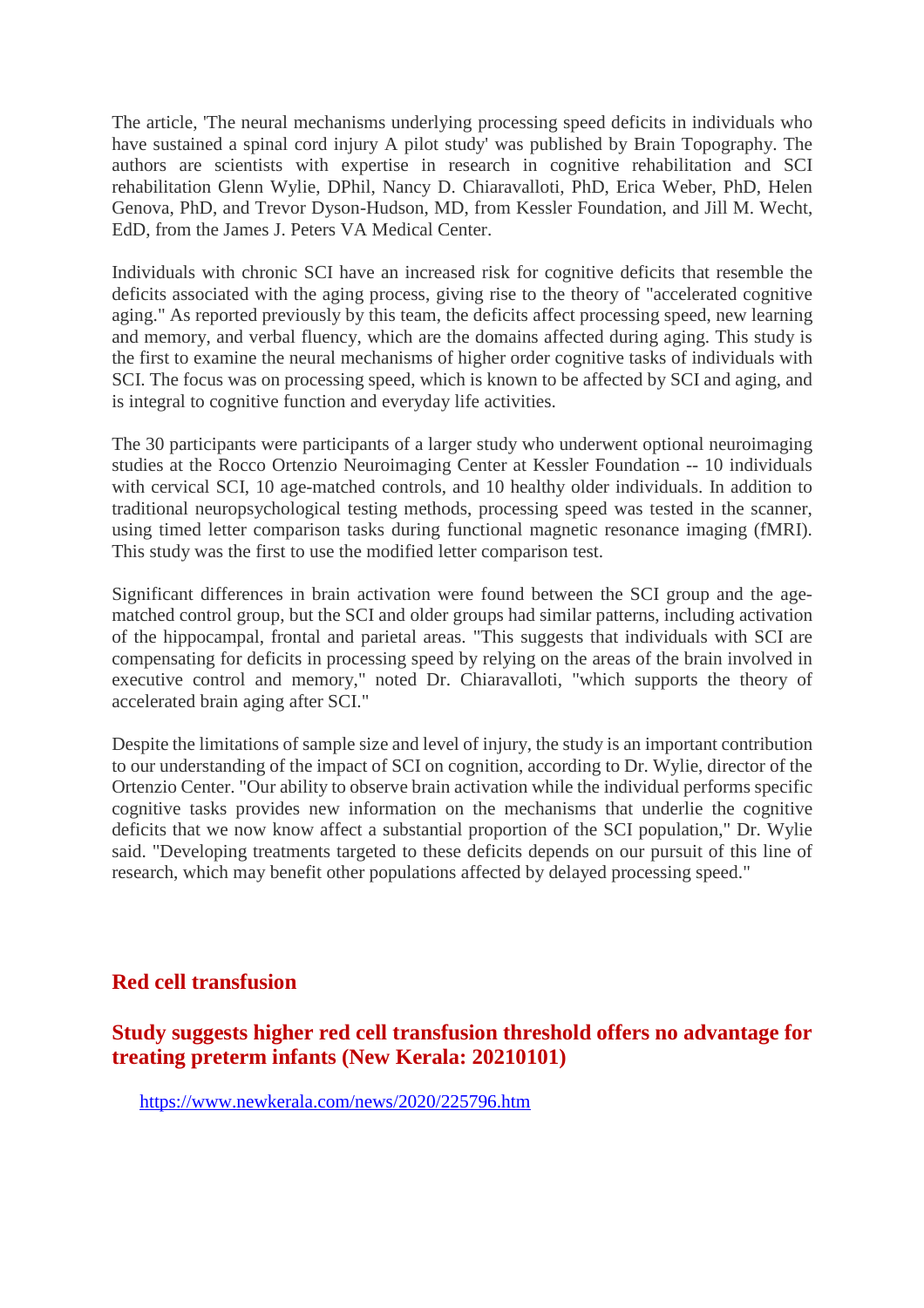: Very low birth weight infants often need blood transfusions to survive. A National Institutes of Health-funded study suggests that providing a higher threshold of red cells within accepted limits offers no advantage in survival or reduction in neurological impairment over a lower threshold.

The research was conducted by Haresh Kirpalani, B.M., of the University of Pennsylvania, Philadelphia, and colleagues and was funded by the NIH's Eunice Kennedy Shriver National Institute of Child Health and Human Development (NICHD), National Heart, Lung, and Blood Institute, and National Center for Advancing Translational Sciences. The study appears in The New England Journal of Medicine.

Very preterm infants (born before 29 weeks of pregnancy) and those weighing less than 1,000 grams (slightly more than 2 pounds) are at high risk for anaemia because of their early stage of development, reduced ability to produce red blood cells and need for increased blood sampling as part of their intensive medical care. Previous studies suggest that anaemic infants would have a lower risk of death, cognitive delay, cerebral palsy and hearing and vision loss if they received transfusions leading to higher haemoglobin thresholds within the currently accepted range. Measuring haemoglobin, a protein produced in red blood cells, indicates the proportion of red blood cells. Haemoglobin transfusion thresholds for preterm infants vary according to weight, stage of maturity and other factors.

Of 845 infants assigned to a higher haemoglobin threshold, 50.1% died or survived with neurodevelopmental impairment, compared to 49.8% of 847 infants assigned to a lower threshold. When the two-component outcomes were evaluated separately, the two groups also had similar rates of death (16.2% vs. 15%) and of neurodevelopmental impairment (39.6% vs 40.3%). The authors conclude that a higher haemoglobin threshold increased the number of transfusions, but did not improve the chance of survival without neurodevelopmental impairment.

#### **Blood oxygenation**

#### **What causes blood oxygenation to drop in many Covid patients? (New Kerala: 20210101)**

https://www.newkerala.com/news/2020/225494.htm

The decreased arterial blood oxygen levels in many Covid-19 cases could be caused by infection in carotid bodies by SARS-CoV-2, the virus responsible for the pandemic, says a new study.

Carotid bodies, located on either side of the neck next to the carotid artery, detect the drop in blood oxygen and send signals to the brain to stimulate the respiratory centre.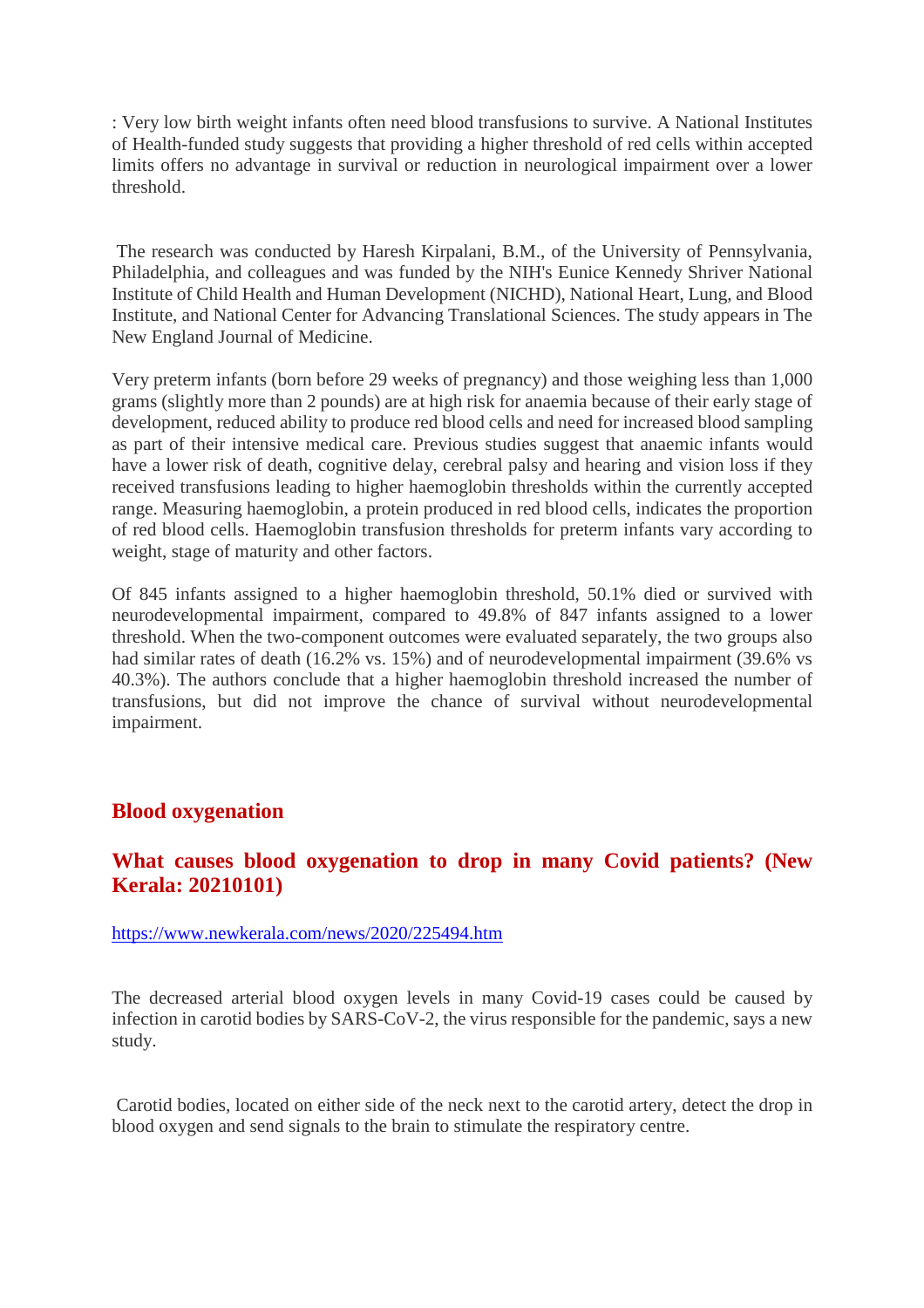The new research, detailed in the journal Function, relies on experiments that have revealed a high presence of the enzyme ECA2, the protein the coronavirus uses to infect human cells, in the carotid body.

One of the physiopathological characteristics of Covid-19 that has most baffled the scientific and medical community is what is known as "silent hypoxemia" or "happy hypoxia".

Patients suffering this phenomenon, the causes of which are still unknown, have severe pneumonia with reduced arterial blood oxygen levels -- known as hypoxemia.

Patients with "silent hypoxemia" often suffer a sudden imbalance, reaching a critical state that can be fatal.

In patients with Covid-19, the coronavirus circulates in the blood.

Therefore, in this study researchers from the University of Seville in Spain suggest that infection of the human carotid body by SARS-CoV-2 in the early stages of the disease could alter its ability to detect blood oxygen levels, resulting in an inability to "notice" the drop in oxygen in the arteries.

If this hypothesis, which is currently being tested in new experimental models, is confirmed, this would justify the use of activators of the carotid body independent of the oxygen sensing mechanism as respiratory stimulants in patients with Covid-19.

#### **Covid (Hindustan: 20210101)**

https://epaper.livehindustan.com/imageview\_546030\_55435922\_4\_1\_01-01-2021 6 i 1 sf.html



#### **Infection ((Hindustan: 20210101)**

https://epaper.livehindustan.com/imageview\_546030\_55423068\_4\_1\_01-01-2021 6 i 1 sf.htm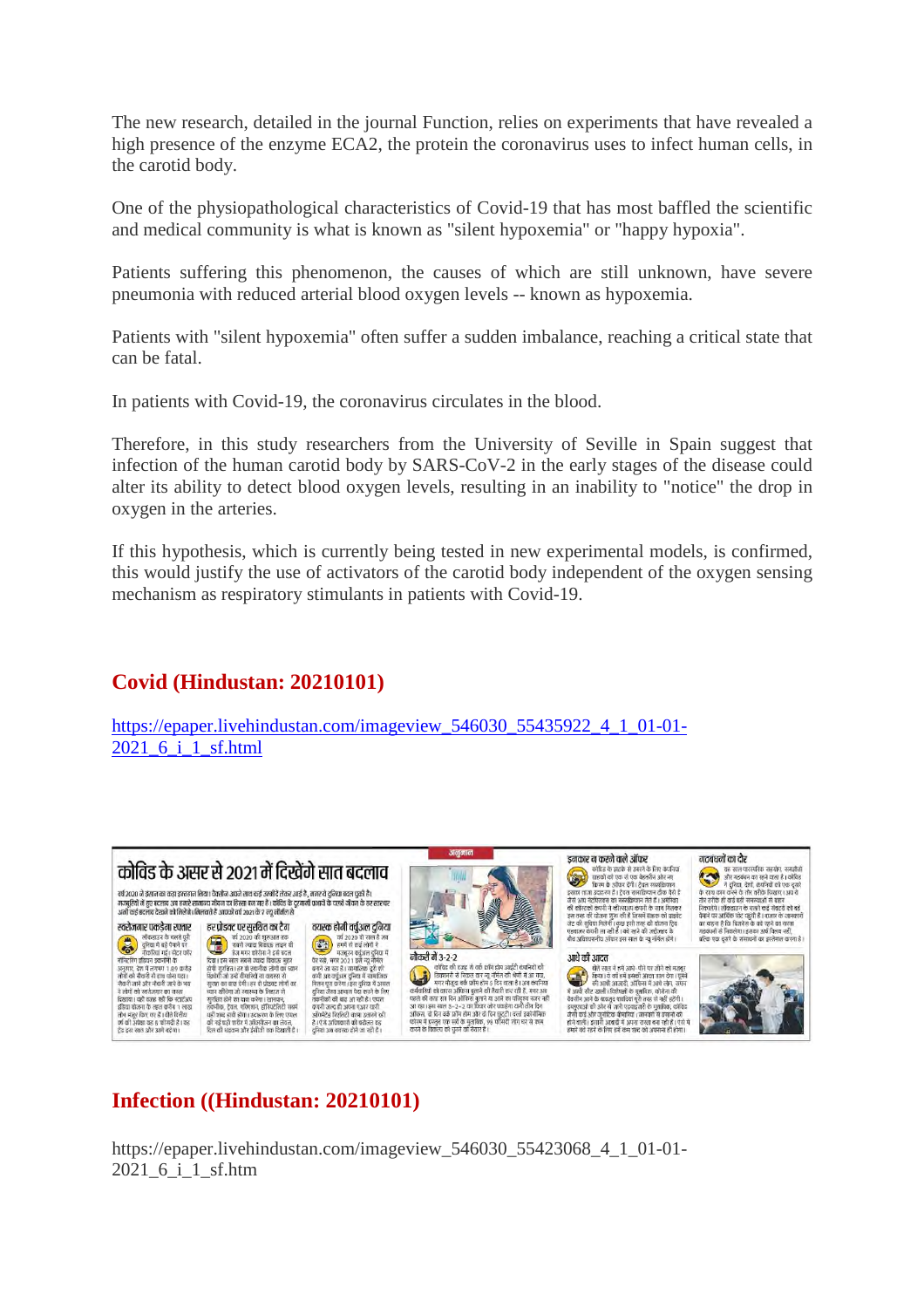#### **Coronavirus Infection (Hindustan: 20210101)**

## कोरोना से मत्यु दर भी घटकर १.४५% पर पहंची. ४० फीसदी सक्रिय मामले सिर्फ केरल-महाराष्ट से <u>सुखद:</u>देश में 6% से नीचे आई संक्रमण दर

नई दिल्ली | हिन्दुस्तान ब्यूरो

साल 2020 के आखिरी दिन देश के लिए एक और अच्छी खबर आई। कोरोना पॉजिटिव होने वालों की दर अब छह फीसदी से नीचे आ गई है। केंद्रीय स्वास्थ्य मंत्रालय की ओर से जारी आंकड़ों के अनुसार, पिछले 14 दिनों में यह दर 6.28 फीसदी से घटकर 5.99 फीसदी हो गई है। वहीं, देश में गरुवार को कोविड-19 के 21.822 जू<br>नए मामले सामने आए जबकि 299 लोगों की मौत हो गई।

भारतीय चिकित्सा अनुसंधान परिषद (आईसीएमआर) के अनुसार, 30 दिसंबर तक कुल 17 करोड़ से अधिक नमूनों की कोविड-19 संबंधी जांच की गई, जिनमें से 11,27,244 नमूनों की जांच बुधवार को हुई। देश में लगातार 13 दिनों से उपचाराधीन लोगों की संख्या तीन लाख से कम है। दुनिया के अन्य देशों के मुकाबले भारत में संक्रमण दर बेहद कम है। दो सप्ताह के आंकडे देखें तो भारत में सक्रिय मामले 20 हजार या इससे कम बने हुए हैं। वहीं, ब्रिटेन, अमेरिका जैसे देशों में



रोजाना रिकॉर्ड मामले दर्ज किए जा रहे हैं। 33 राज्यों और केंद्र शासित प्रदेशों में कोरोना वायरस के 20 हजार से कम

सक्रिय मामले हैं. कोरोना वायरस के कुल सक्रिय मामलों में 40 फीसदी मामले केरल और महाराष्ट से हैं।

80 फीसदी नए मामले 10 राज्यों में : स्वास्थ्य मंत्रालय के अनसार, कोरोना .<br>के रोजाना मिलने वाले सक्रिय मामलों में

80 फीसदी केवल 10 राज्यों से हैं।इनमें पिछले 24 घंटों में सबसे ज्यादा केरल में 6268 नए मामले सामने आए हैं।

#### **Vaccine (Hindustan: 20210101)**

https://epaper.livehindustan.com/imageview\_546030\_55434968\_4\_1\_01-01- 2021 6 i 1 sf.html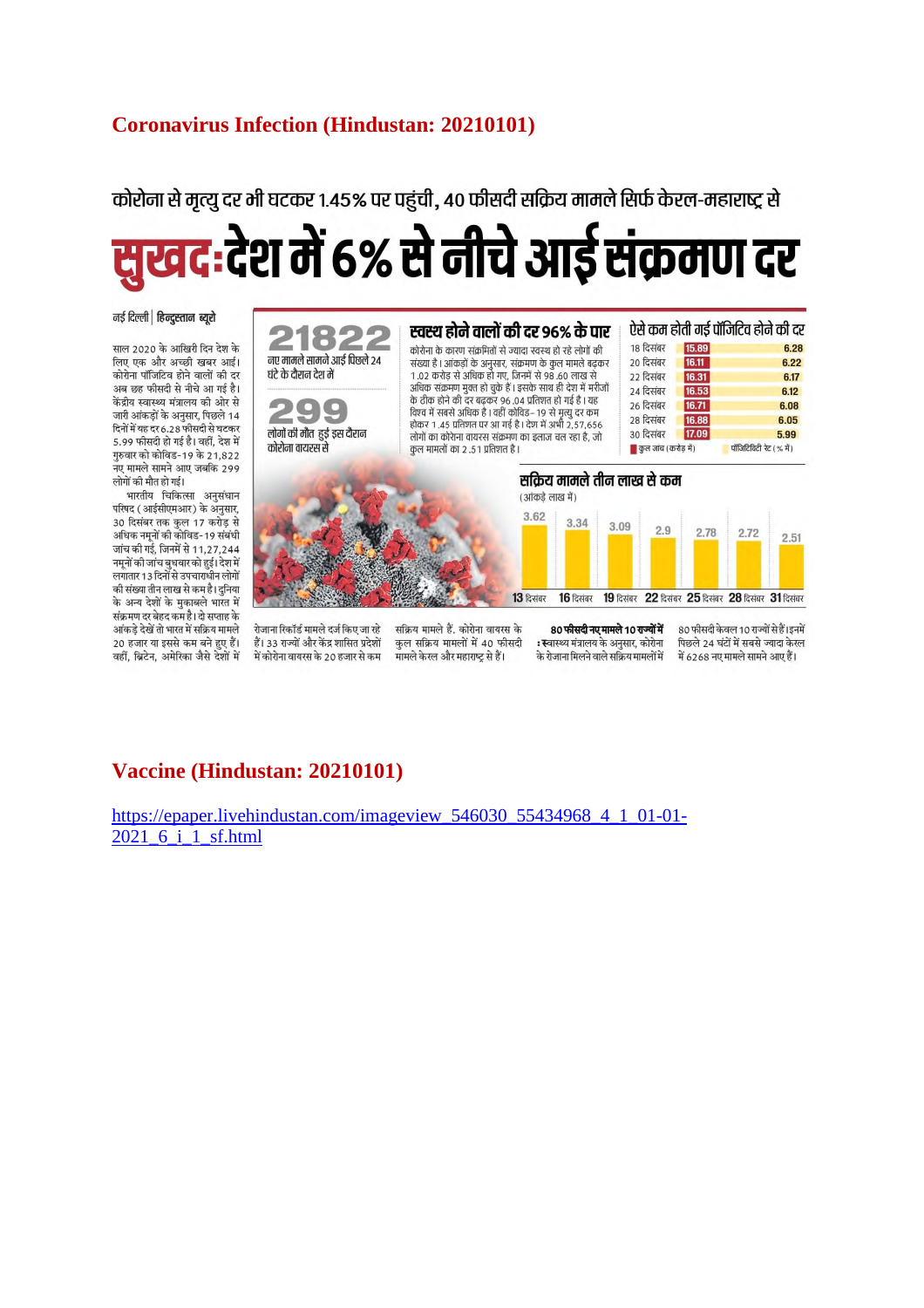## उम्मीट ऑक्सफोर्ड-एस्ट्राजेनेका का टीका ऐसे संक्रमित होने से बचाएगा

ब्रिटेन के अधिकारियों ने ऑक्सफोर्ड-एस्ट्राजेनेका वैक्सीन को मंजूरी दे दी है। ट्रायल के शुरुआती आंकड़ों के अनुसार यह टीका 62 फीसदी प्रमावी पाया गया है। हालांकि यह टीका अब तक स्वींकत एमआरएनए टीकों की 95 प्रतिशत प्रभावकारिता से कम है। वहीं, यह टीका अधिकतर नियामकों द्वारा निर्धारित ५० फीसदी बार से अधिक है। आईए जानते हैं इसके बारे में सबकुछ...।

#### टीका कैसे काम करता है

टीके में चिम्पांजी में सर्दी की वजह बनने वाले वायरस (एडेनोवायरस) को कमजोर कर इस्तेमाल किया गया है । इसमें नोवल कोरोना वायरस का जेनेटिक मटेरियल है। वैक्सीनेशन के जरिए सरफेस स्पाइक प्रोटीन बनता है और यह कोरोना के खिलाफ इम्युन सिस्टम बनाता है।

होस्ट सेल ( मेजबान कोशिका) कोड को पढ़ लेता है । कोड पढ़ने के बाद होस्ट सेल स्पाइक का निर्माण करने लगता है।

सार्स-कोव–2

#### लाभ

- एस्टाजेनेका की वैक्सीन एक वायरल वेक्टर वैक्सीनेशन है, जो सामान्य कोल्ड वायरस के कमजोर संस्करण पर आधारित है।
- नए साल में टीकाकरण शुरू हो जाएगा। कई देशों में अगले साल की पहली तिमाही में करोड़ों डोज पहचाई जानी है।

#### चिंताएं

• शुरुआती चरण के क्लीनिकल डाटा के मुताबिक यह उतना एंटीबॉडी रिस्पांस उत्पन्न नहीं कर सका, जितना एमआरएनए पर आधारित ग्रीका काम नै।

चिम्पांजी वायरस कोशिकाओं में तो प्रवेश कर सकता है, लेकिन जेनेटिकली मोडिफाइ होने की वजह से यह प्रतिकृति नहीं बनने देता है। यह कोशिका के अंदर स्पाइक प्रोटीन के लिए कोड उत्पन्न करता है।



यह वास्तविक कोरोना वायरस को पहचानता है और स्पाइक के सहारे असली वायरस को नियंत्रित करता है।

#### ऑक्सफोर्ड-एस्ट्राजेनेका

#### टीका का नामः एजेडडी१२२२

- प्लेटफॉर्म एडेनोवायरस
- डोज दो खुराक
- $\bullet$  ट्रायल- 20 हजार लोग
- $\bullet$  प्रभावी– 62 फीसदी
- गंभीर मामला– कोई नहीं
- सप्लाई क्षमता- 2.90 अरब
- डील-  $3.2$  अरब
- $\bullet$  कीमत– 4-5 डॉलर (पर वाइल)

#### मॉडर्ना

एंटीबॉडी

#### टीकाः एमआरएनए-बीटीएन१२७३

जेनेटिक कोड

 $\overline{M}$ 

इसके बाद स्पाइक प्रोटीन रोग

करने लगता है। इसके साथ ही

टी हेल्पर शेल

प्रतिरोधक क्षमता को मजबूत

महत्वपूर्ण एंटीबॉडी सेल का

निर्माण करने लगता है।

बी शेल

ww ww

- प्लेटफॉर्म एमआरएनए
- डोज दो खुराक
- $\bullet$  ट्रायल- 30 हजार लोग
- $\bullet$  प्रभावी–  $95$  फीसदी
- $\bullet$  गंभीर मामला- 11
- $\bullet$  सप्लाई क्षमता- 1 अरब
- डील- 7 करोड
- कीमत– 25-37 डॉलर ( पर वाइल)

फाइजर-बायोएनटेक टीका का नामः एमआरएनए-बीटीएन१६२

 $\overline{\phantom{a}}$   $\overline{\phantom{a}}$  $\bullet$   $\overline{\text{min}}$  $\overline{\text{min}}$  $\overline{\text{min}}$   $\overline{\text{min}}$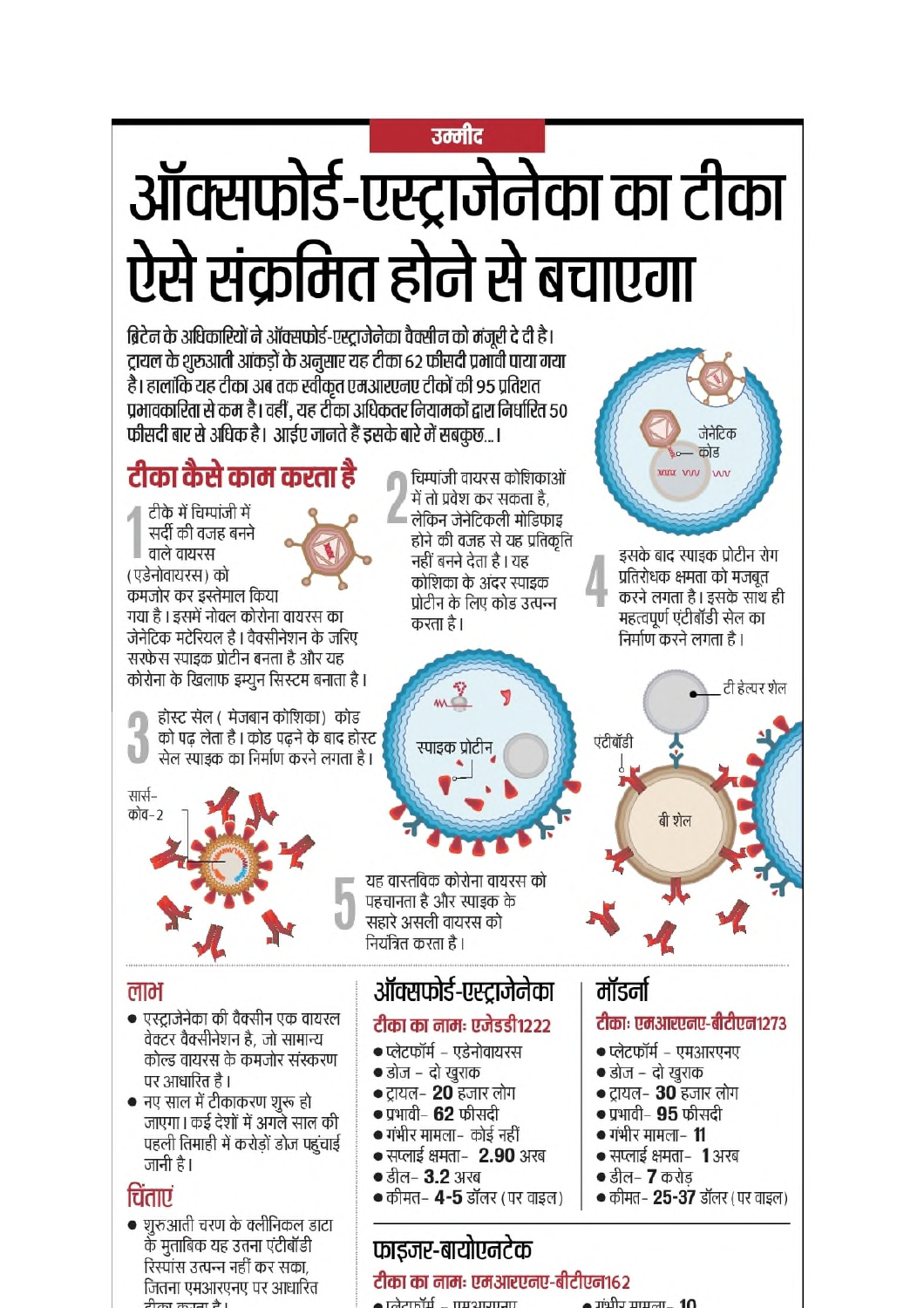#### **Medicine (Hindustan: 20210101)**

https://epaper.livehindustan.com/imageview\_546030\_55430580\_4\_1\_01-01-2021 6 i 1 sf.html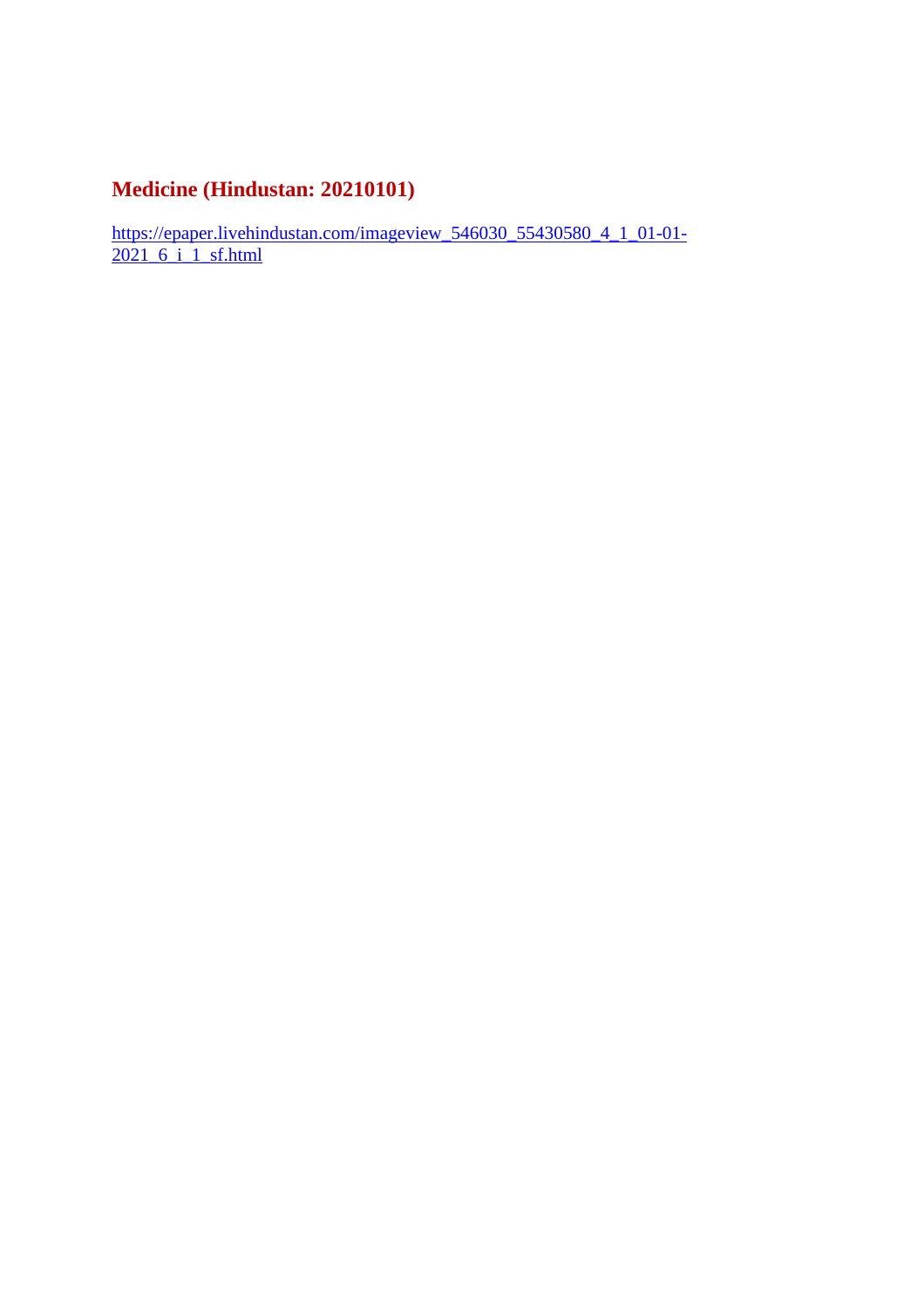# दवाई के साथ कड़ाई मी जरूरी होगी : मोदी

## नया मंत्र

अहमदाबाद | एजेंसी

प्रधानमंत्री नरेंद्र मोदी ने गुरुवार को कहा कि देश में कोरोना संक्रमण के नए मामलों की संख्या कम हो रही है लेकिन इसका मतलब ये नहीं कि लोग लापरवाही बरतें। उन्होंने नए साल में 'दवाई भी, कड़ाई भी' का मंत्र देते हुए टीकाकरण के बाद भी सावधानी बरतने का देशवासियों से आग्रह किया।

प्रधानमंत्री ने राजकोट में अखिल भारतीय आयुर्विज्ञान संस्थान (एम्स) की आधारशिला रखने के बाद यह विश्वास व्यक्त किया कि कोरोना के खिलाफ टीकाकरण अभियान को सफल बनाने के लिए भी पूरा भारत एकजुटता से आगे बढ़ेगा। उन्होंने कहा कि कोरोना के टीके को लेकर भारत में सभी जरूरी तैयारियां चल रही हैं। उन्होंने लोगों को सचेत करते हुए कहा कि कि कोरोना के टीके को लेकर विभिन्न लोग विभिन्न प्रकार की अफवाहें भी फैला सकते हैं, लेकिन देशवासियों को इनसे सावधान रहना चाहिए। उन्होंने दावा किया कि कुछ लोग तो अभी से अफवाहें फैलाने लगे हैं।



## टीकाकरण कार्यक्रम की तैयारी आखिरी चरण में

प्रधानमंत्री मोदी ने कहा कि देश में कोविड– १९ के टीकाकरण कार्यक्रम की तैयारी आखिरी चरण में है । उन्होंने कहा, साल 2020 में संक्रमण की निराशा थी, चिंताएं थी, चारों तरफ सवालिया निशान थे। लेकिन 2021 टीके के चलते इलाज की आशा लेकर आ रहा है।

## भारत में चिकित्सा शिक्षा में सुधार की जरूरत

मोदी ने कहा कि साल 2020 को राजकोट एम्स जैसी एक नई स्वास्थ्य सुविधा के साथ विदाई देना इस साल की चुनौती को भी बताता है और नए साल की प्राथमिकता को भी दर्शाता है । उन्होंने कहा, हम भारत में चिकित्सा शिक्षा में सुधार के लिए मिशन मोड में काम कर रहे हैं।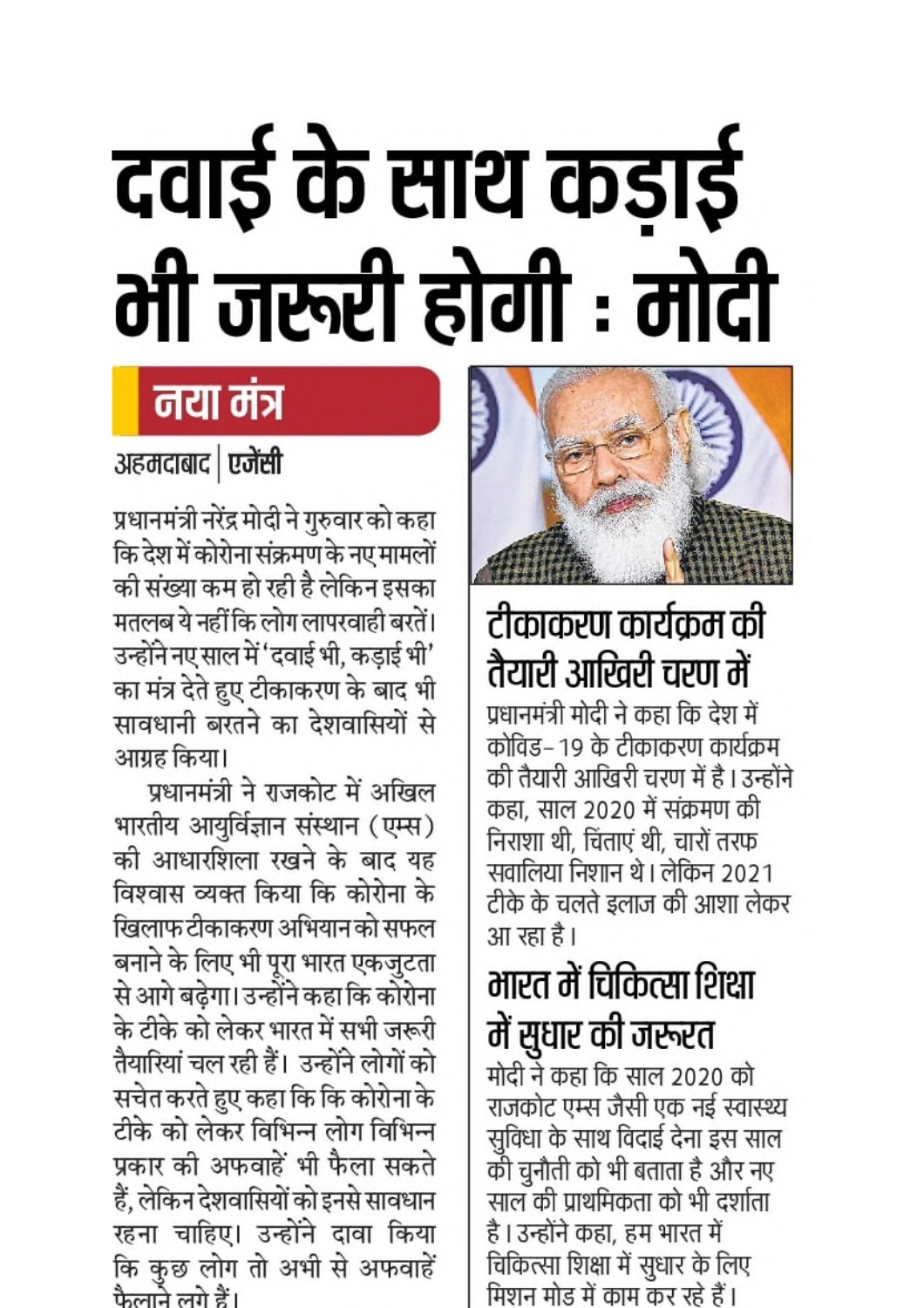## राजधानियों में टीकाकरण की परख होगी

#### सरकार ने 83 करोड़ सिरिंज का ऑर्डर दिया

सरकार ने टीकाकरण में उपयोग होने वाली सीरिंज के लिए ऑर्डर दे दिया है । स्वास्थ्य मंत्रालय ने गुरुवार को जानकारी देते हुए बताया है कि सरकार ने 83 करोड सीरिंज की खरीद के लिए ऑर्डर दिया है । बयान के मताबिक, 35 करोड अधिक अतिरिक्त सीरिंज के लिए भी बोलियां आमंत्रित की गई हैं और बीते नौ महीनों में देश भर के सरकारी अस्पतालों में 36,433 वेंटिलेटर वितरित किए गए हैं।

> के सभी राज्यों में जिन तीन जगहों को डाई रन के लिए चिह्नित किया जाएगा। वहां के संबंधित प्रभारी मेडिकल अधिकारी 25 स्वास्थ्यकर्मियों को चिह्नित करेंगे। राज्यों तथा केंद्र शासित प्रदेशों को कहा गया है कि वे यह सनिश्चित करें कि इन सभी चिह्नित लाभार्थियों के आंकड़े को-विन ऐप पर अपलोड हों।

शहरों में टीकाकरण के पूर्वाभ्यास को अंजाम दिए जाने की संभावना है।

केंद्रीय स्वास्थ्य सचिव राजेश भूषण ने गुरुवार को प्रधान स्वास्थ्य सचिवों और सभी राज्यों एवं केंद्रशासित प्रदेशों के अन्य स्वास्थ्य अधिकारियों के साथ एक उच्चस्तरीय बैठक की और कोविड-19 टीकाकरण के लिए सत्र स्थलों पर तैयारियों की समीक्षा की। देश

नई दिल्ली | एजेंसी

देश के सभी राज्यों और केंद्र शासित प्रदेशों में 2 जनवरी को कोरोना वायरस के खिलाफ वैक्सीनेशन का डाई रन (पूर्वाभ्यास) किया जाएगा। गुरुवार को इसका ऐलान करते हुए केंद्र सरकार ने कहा कि सभी राज्यों की राजधानियों में कम से कम तीन जगहों पर ये डाई रन किया जाएगा।

केंद्रीय स्वास्थ्य मंत्रालय ने कहा कि कुछ राज्यों में इस कवायद को ऐसे जिलों में भी अंजाम दिया जाएगा, जहां पहुंच आसान नहीं है तथा जहां साजो-सामान संबंधी सविधाओं की अच्छी व्यवस्था नहीं है। कहा कि महाराष्ट्र और केरल का अपनी राजधानियों के अलावा बडे

https://epaper.livehindustan.com/imageview 546030 55430270 4 1 01-01-2021 6 i 1 sf.html